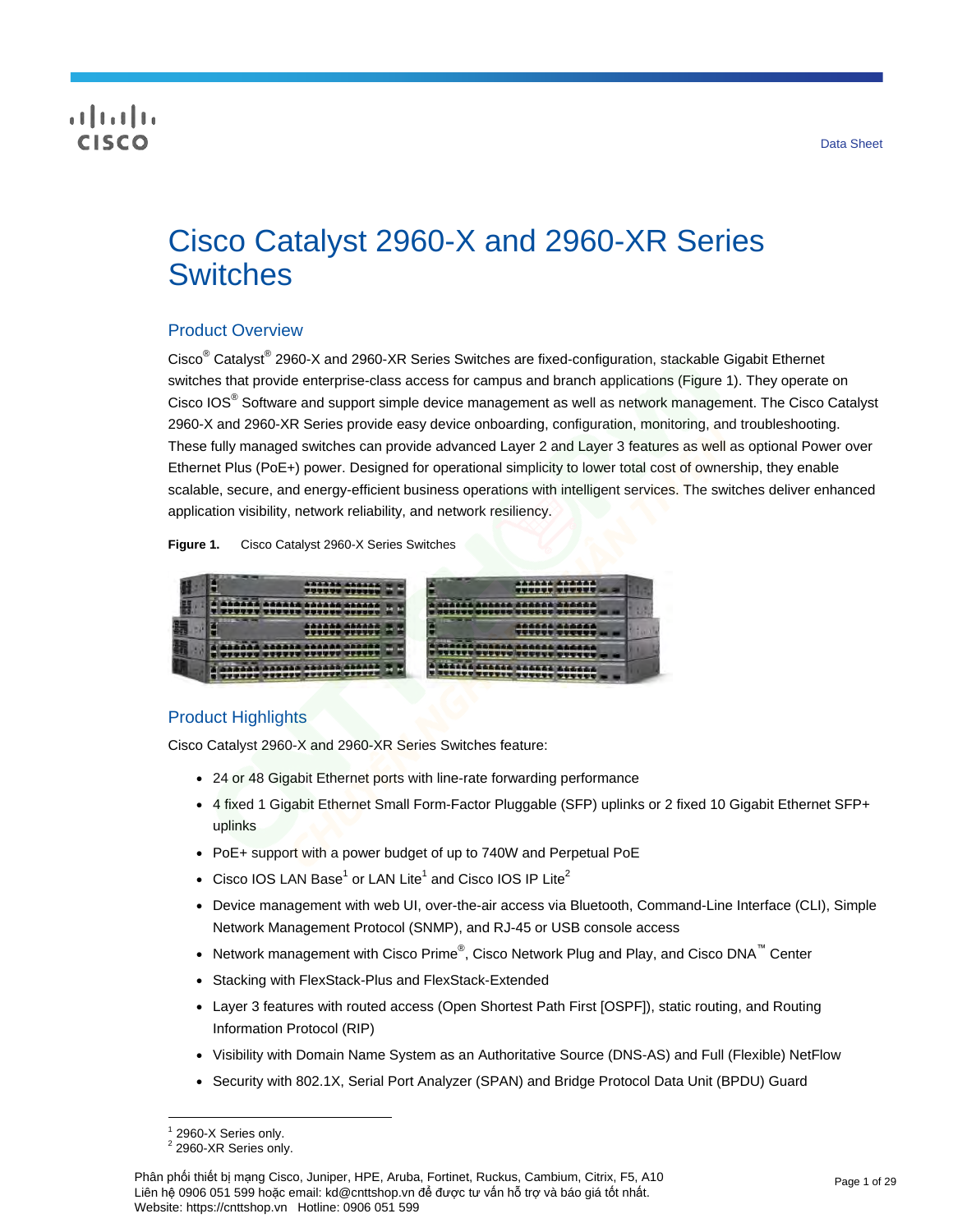- Reliability with higher Mean Time Between Failures (MTBF) and Enhanced Limited Lifetime Warranty (E-LLW)
- Resiliency with optional dual field-replaceable power supplies<sup>2</sup>

## Power Supply

**An external redundant power supply** option is supported on the Cisco Catalyst 2960-X Series Switches. These switches come with one fixed power supply and an option for an external redundant power supply (Cisco Redundant Power System [RPS] 2300).

**Dual redundant power supplies** are supported on the Cisco Catalyst 2960-XR Series Switches. These switches ship with one power supply by default. The second power supply can be purchased at the time of ordering the switch or as a spare. These power supplies have built-in fans to provide cooling (Figure 2).

**Figure 2.** Cisco Catalyst 2960-XR Series power supply



Table 1 shows the different power supplies available in the 2960-XR Series switches and the available PoE power. Table 2 lists the PoE and PoE+ power capacity for the Cisco Catalyst 2960-X and 2960-XR Series. Table 3 gives the available PoE and switch power for the 2960-XR Series with different power supply combinations.

| Table 1. | Cisco Catalyst 2960-XR Series default power supply configurations |  |
|----------|-------------------------------------------------------------------|--|
|----------|-------------------------------------------------------------------|--|

| <b>Product ID</b>                                                                                              | Default power supply | <b>Available PoE power</b> |
|----------------------------------------------------------------------------------------------------------------|----------------------|----------------------------|
| <b>WS-C2960XR-24TS-I</b><br><b>WS-C2960XR-48TS-I</b><br><b>WS-C2960XR-24TD-I</b><br><b>WS-C2960XR-48TD-I</b>   | PWR-C2-250WAC        | -                          |
| <b>WS-C2960XR-24PD-I</b><br><b>WS-C2960XR-48LPD-I</b><br><b>WS-C2960XR-24PS-I</b><br><b>WS-C2960XR-48LPS-I</b> | PWR-C2-640WAC        | 370W                       |
| <b>WS-C2960XR-48FPD-I</b><br><b>WS-C2960XR-48FPS-I</b>                                                         | PWR-C2-1025WAC       | 740W                       |

**Table 2.** Cisco Catalyst 2960-X and 2960-XR Series PoE and PoE+ power capacity

| <b>Model</b>                 | Maximum number of PoE+<br>(IEEE 802.3at) ports | Maximum number of PoE<br>(IEEE 802.3af) ports | <b>Available PoE power</b><br>(single PS source) |
|------------------------------|------------------------------------------------|-----------------------------------------------|--------------------------------------------------|
| Cisco Catalyst 2960X-48FPD-L | 24 ports up to 30W                             | 48 ports up to 15.4W                          | 740W                                             |
| Cisco Catalyst 2960X-48LPD-L | 12 ports up to 30W                             | 24 ports up to 15.4W                          | 370W                                             |
| Cisco Catalyst 2960X-24PD-L  | 12 ports up to 30W                             | 24 ports up to 15.4W                          | 370W                                             |
| Cisco Catalyst 2960X-48FPS-L | 24 ports up to 30W                             | 48 ports up to 15.4W                          | 740W                                             |
| Cisco Catalyst 2960X-48LPS-L | 12 ports up to 30W                             | 24 ports up to 15.4W                          | 370W                                             |
| Cisco Catalyst 2960X-24PS-L  | 12 ports up to 30W                             | 24 ports up to 15.4W                          | 370W                                             |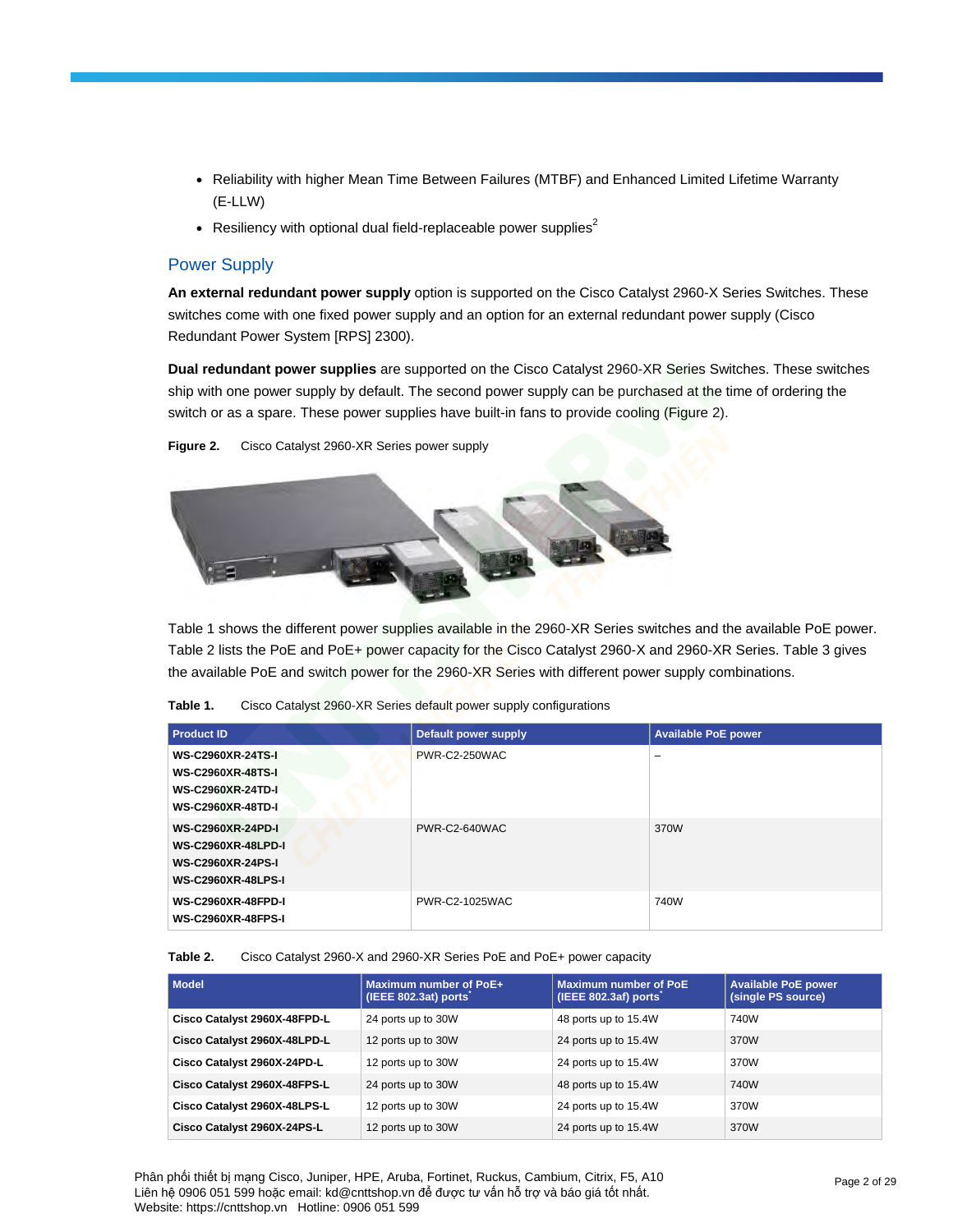| <b>Model</b>                  | <b>Maximum number of PoE+</b><br>(IEEE 802.3at) ports | <b>Maximum number of PoE</b><br>(IEEE 802.3af) ports | <b>Available PoE power</b><br>(single PS source) |
|-------------------------------|-------------------------------------------------------|------------------------------------------------------|--------------------------------------------------|
| Cisco Catalyst 2960X-24PSQ-L  | 3 ports up to 30W                                     | 7 ports up to 15.4W                                  | 110W                                             |
| Cisco Catalyst 2960XR-48FPD-I | 24 ports up to 30W                                    | 48 ports up to 15.4W                                 | 740W                                             |
| Cisco Catalyst 2960XR-48LPD-I | 12 ports up to 30W                                    | 24 ports up to 15.4W                                 | 370W                                             |
| Cisco Catalyst 2960XR-24PD-I  | 12 ports up to 30W                                    | 24 ports up to 15.4W                                 | 370W                                             |
| Cisco Catalyst 2960XR-48FPS-I | 24 ports up to 30W                                    | 48 ports up to 15.4W                                 | 740W                                             |
| Cisco Catalyst 2960XR-48LPS-I | 12 ports up to 30W                                    | 24 ports up to 15.4W                                 | 370W                                             |
| Cisco Catalyst 2960XR-24PS-I  | 12 ports up to 30W                                    | 24 ports up to 15.4W                                 | 370W                                             |

\* Intelligent power management allows flexible power allocation across all ports.

**Table 3.** Cisco Catalyst 2960-XR Series available PoE and switch power capabilities with different combinations of power supplies

| <b>Primary power supply</b> | Secondary power supply | Available power for PoE+ | <b>Switch power</b><br>redundancy | <b>Available PoE power</b><br>when one PS fails |
|-----------------------------|------------------------|--------------------------|-----------------------------------|-------------------------------------------------|
| <b>PWR-C2-250WAC</b>        | -                      | -                        | <b>No</b>                         | -                                               |
| <b>PWR-C2-250WAC</b>        | PWR-C2-250WAC          | -                        | Yes                               | -                                               |
| PWR-C2-640WAC               | -                      | 370W                     | <b>No</b>                         | -                                               |
| PWR-C2-640WAC               | PWR-C2-640WAC          | 370W                     | Yes                               | 370W                                            |
| <b>PWR-C2-1025WAC</b>       | -                      | 740W                     | <b>No</b>                         | -                                               |
| <b>PWR-C2-1025WAC</b>       | <b>PWR-C2-1025WAC</b>  | 740W                     | Yes                               | 740W                                            |

# Switch Models and Configurations

Cisco Catalyst 2960-X Series Switches include a single, fixed power supply and are available with either the Cisco IOS LAN Base or LAN Lite feature set. Cisco Catalyst 2960-XR Series Switches include a field-replaceable modular power supply and can accommodate a second power supply. The 2960-XR Series is available only with the Cisco IOS IP Lite feature set. Tables 4 and 5 list the configurations of the 2960-X and 2960-XR Series, respectively.

| Table 4. | Cisco Catalyst 2960-X Series configurations |
|----------|---------------------------------------------|
|----------|---------------------------------------------|

| <b>Model</b>                 | 10/100/1000<br><b>Ethernet ports</b> | <b>Uplink interfaces</b>  | <b>Cisco IOS</b><br>Software image | <b>Available</b><br>PoE power | <b>FlexStack-Plus and</b><br><b>FlexStack-Extended</b><br>capability |
|------------------------------|--------------------------------------|---------------------------|------------------------------------|-------------------------------|----------------------------------------------------------------------|
| Cisco Catalyst 2960X-48FPD-L | 48                                   | $2$ SFP+                  | <b>LAN Base</b>                    | 740W                          | Y                                                                    |
| Cisco Catalyst 2960X-48LPD-L | 48                                   | $2$ SFP+                  | <b>LAN Base</b>                    | 370W                          | Y                                                                    |
| Cisco Catalyst 2960X-24PD-L  | 24                                   | $2$ SFP+                  | <b>LAN Base</b>                    | 370W                          | Y                                                                    |
| Cisco Catalyst 2960X-48TD-L  | 48                                   | $2$ SFP+                  | <b>LAN Base</b>                    | -                             | Y                                                                    |
| Cisco Catalyst 2960X-24TD-L  | 24                                   | $2$ SFP+                  | <b>LAN Base</b>                    | -                             | Y                                                                    |
| Cisco Catalyst 2960X-48FPS-L | 48                                   | 4 SFP                     | <b>LAN Base</b>                    | 740W                          | Y                                                                    |
| Cisco Catalyst 2960X-48LPS-L | 48                                   | 4 SFP                     | <b>LAN Base</b>                    | 370W                          | Y                                                                    |
| Cisco Catalyst 2960X-24PS-L  | 24                                   | 4 SFP                     | <b>LAN Base</b>                    | 370W                          | Y                                                                    |
| Cisco Catalyst 2960X-24PSQ-L | 24 (8 PoE)                           | 2 SFP,<br>2 10/100/1000BT | <b>LAN Base</b>                    | 110W                          | $\overline{\phantom{0}}$                                             |
| Cisco Catalyst 2960X-48TS-L  | 48                                   | 4 SFP                     | <b>LAN Base</b>                    | -                             | Y                                                                    |
| Cisco Catalyst 2960X-24TS-L  | 24                                   | 4 SFP                     | <b>LAN Base</b>                    | -                             | Y                                                                    |
| Cisco Catalyst 2960X-48TS-LL | 48                                   | 2 SFP                     | <b>LAN Lite</b>                    | -                             | $\qquad \qquad -$                                                    |
| Cisco Catalyst 2960X-24TS-LL | 24                                   | 2 SFP                     | <b>LAN Lite</b>                    | -                             | -                                                                    |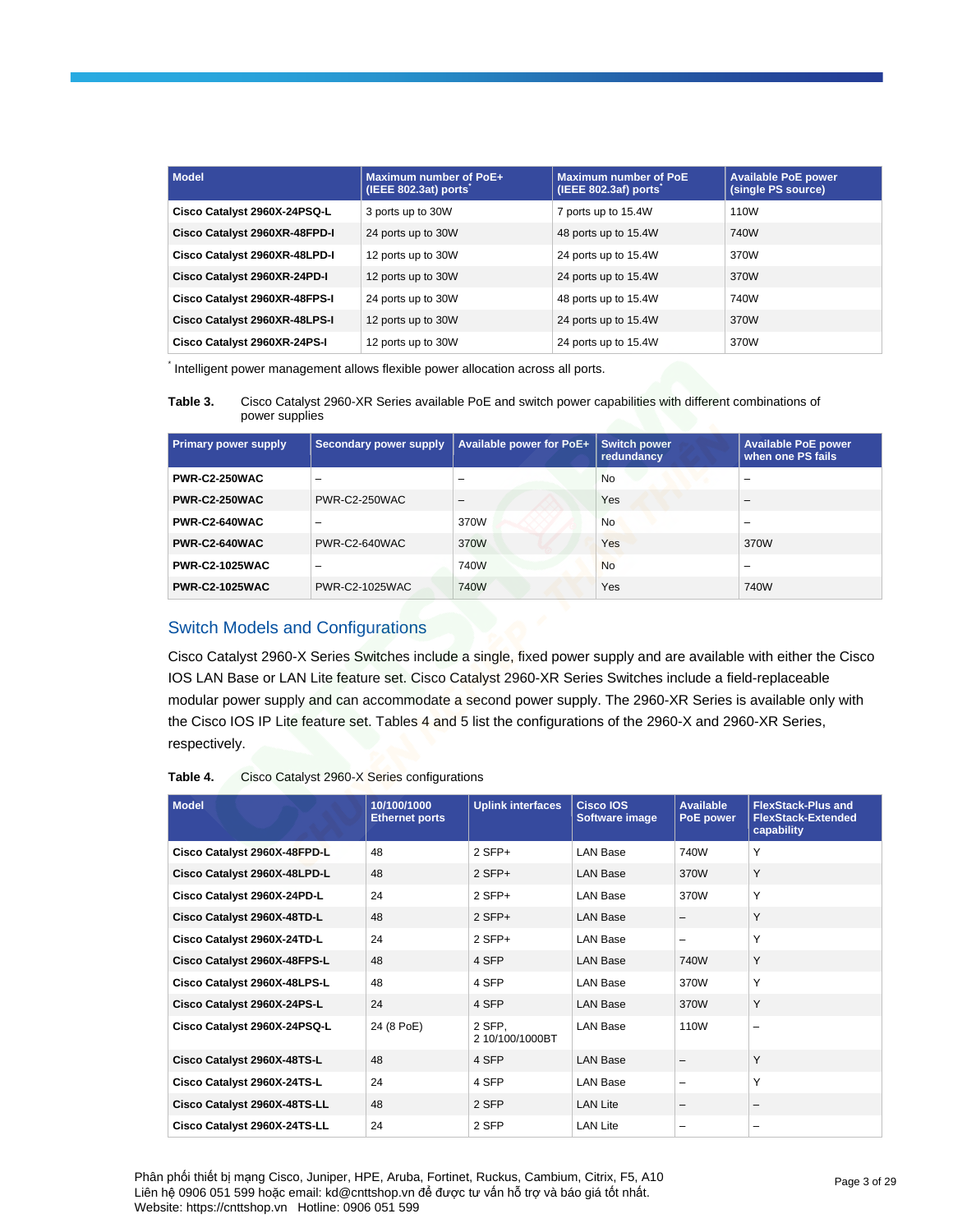| <b>Model</b>                  | 10/100/1000<br><b>Ethernet ports</b> | <b>Uplink</b><br><b>interfaces</b> | Cisco IOS<br><b>Software</b><br>image | <b>Available</b><br>PoE.<br>power | Power<br>supply | <b>FlexStack-Plus and</b><br><b>FlexStack-Extended</b><br>capability |
|-------------------------------|--------------------------------------|------------------------------------|---------------------------------------|-----------------------------------|-----------------|----------------------------------------------------------------------|
| Cisco Catalyst 2960XR-48FPD-I | 48                                   | $2$ SFP+                           | IP Lite                               | 740W                              | 1025WAC         | Υ                                                                    |
| Cisco Catalyst 2960XR-48LPD-I | 48                                   | $2$ SFP+                           | <b>IP Lite</b>                        | 370W                              | 640WAC          | Y                                                                    |
| Cisco Catalyst 2960XR-24PD-I  | 24                                   | $2$ SFP+                           | <b>IP</b> Lite                        | 370W                              | 640WAC          | Y                                                                    |
| Cisco Catalyst 2960XR-48TD-I  | 48                                   | $2$ SFP+                           | <b>IP</b> Lite                        |                                   | 250WAC          | Y                                                                    |
| Cisco Catalyst 2960XR-24TD-I  | 24                                   | $2$ SFP+                           | <b>IP</b> Lite                        | -                                 | 250WAC          | Y                                                                    |
| Cisco Catalyst 2960XR-48FPS-I | 48                                   | 4 SFP                              | <b>IP</b> Lite                        | 740W                              | 1025WAC         | Y                                                                    |
| Cisco Catalyst 2960XR-48LPS-I | 48                                   | 4 SFP                              | <b>IP</b> Lite                        | 370W                              | 640WAC          | Υ                                                                    |
| Cisco Catalyst 2960XR-24PS-I  | 24                                   | 4 SFP                              | <b>IP</b> Lite                        | 370W                              | 640WAC          | Y                                                                    |
| Cisco Catalyst 2960XR-48TS-I  | 48                                   | 4 SFP                              | <b>IP</b> Lite                        | $\overline{\phantom{0}}$          | 250WAC          | Υ                                                                    |
| Cisco Catalyst 2960XR-24TS-I  | 24                                   | 4 SFP                              | <b>IP Lite</b>                        | -                                 | 250WAC          | Y                                                                    |

### **Table 5.** Cisco Catalyst 2960-XR Series configurations

## **Software**

All Cisco Catalyst 2960-X and 2960-XR Series Switches use a single universal Cisco IOS Software image for all SKUs. Depending on the switch model, the Cisco IOS image automatically configures the LAN Lite, LAN Base, or IP Lite feature set.

Note that each switch model is tied to a specific feature level; LAN Lite cannot be upgraded to LAN Base, and LAN Base cannot be upgraded to IP Lite.

For more information about the features included in the LAN Lite, LAN Base, and IP Lite feature sets, refer to Cisco Feature Navigator: [https://tools.cisco.com/ITDIT/CFN/jsp/index.jsp.](https://tools.cisco.com/ITDIT/CFN/jsp/index.jsp)

## Switch Management

Cisco Catalyst 2960-X and 2960-XR Series Switches support the following on-device management features:

● **Web UI** via Cisco Configuration Professional. Configuration Professional provides a user interface for dayzero provisioning, which enables easy onboarding of the switch. Configuration Professional also has an intuitive dashboard for configuring, monitoring, and troubleshooting the switch (Figure 3). For more information about Cisco Configuration Professional, please refer to: [https://www.cisco.com/c/en/us/products/cloud-systems-management/configuration](https://www.cisco.com/c/en/us/products/cloud-systems-management/configuration-professional/index.html?dtid=osscdc000283)[professional/index.html?dtid=osscdc000283.](https://www.cisco.com/c/en/us/products/cloud-systems-management/configuration-professional/index.html?dtid=osscdc000283)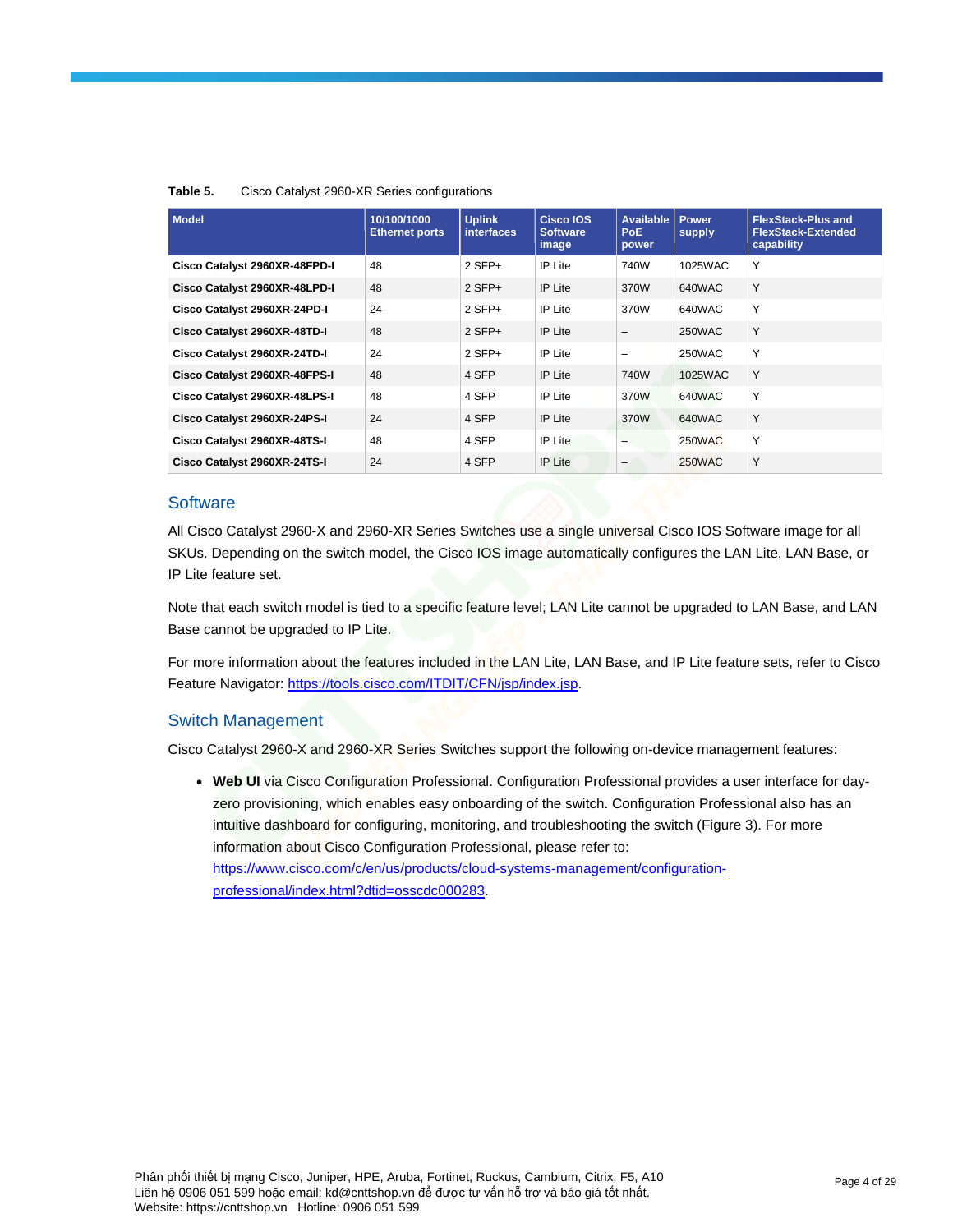

Figure 3. Cisco Configuration Professional web UI for the Cisco Catalyst 2960-X and 2960-XR Series

● **Bluetooth** for over-the-air access. The switches support an external Bluetooth dongle that plugs into the USB port on the switch and allows a Bluetooth-based RF connection with an external laptops and tablets (Figure 4). Laptops and tablets can access the switch CLI using a Telnet or Secure Shell (SSH) client over Bluetooth. The GUI can be accessed over Bluetooth with a browser.



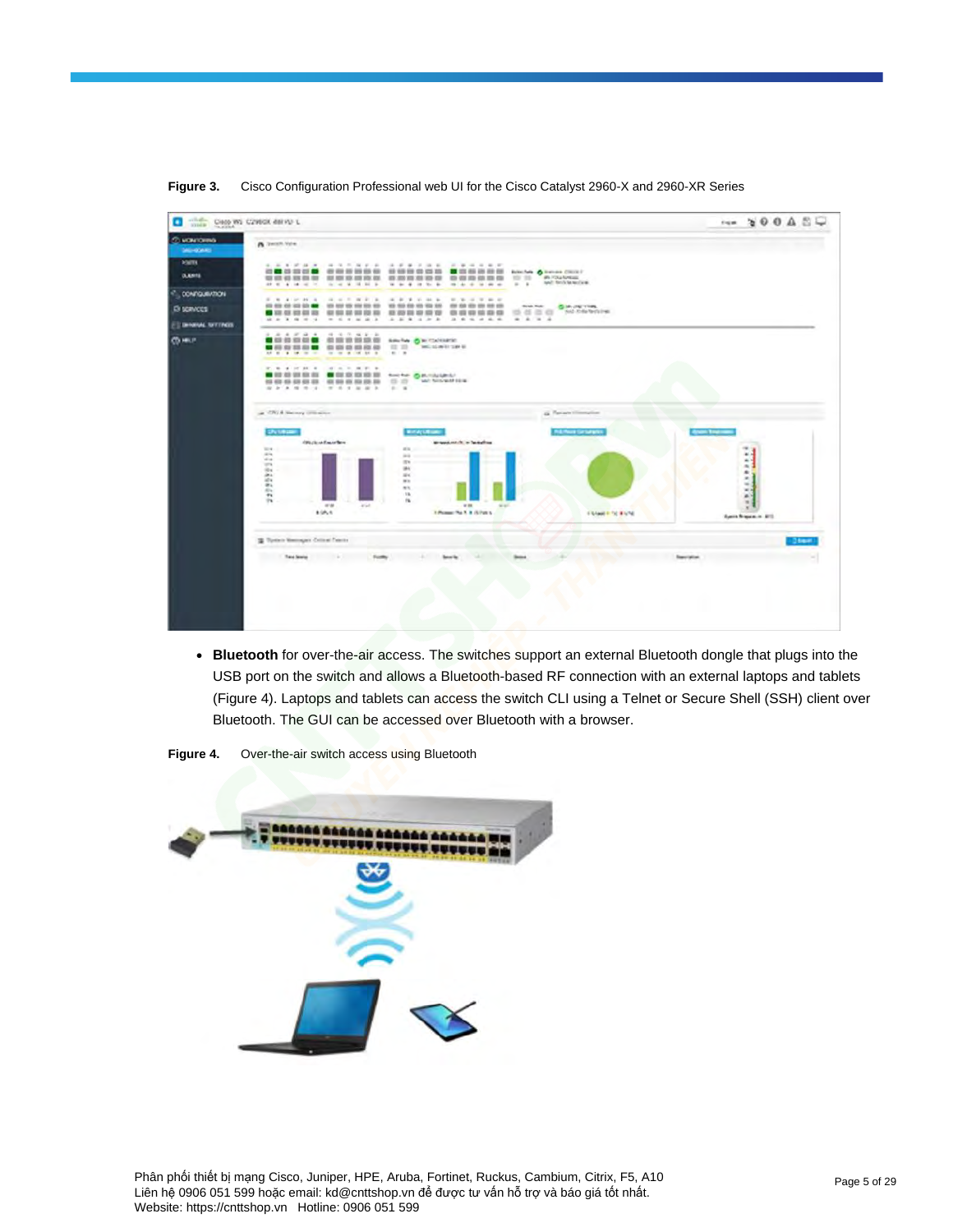## Network Management

The Cisco Catalyst 2960-X and 2960-XR Series Switches offer a superior CLI for detailed configuration and administration. The switches are also supported by the full range of Cisco network management solutions.

- **Cisco DNA Center** on the Cisco Catalyst 2960-X and 2960-XR Series Switches provides a simple web user interface to enterprise network customers for day-zero plug and play, switch discovery and management, topology visualization, and software image management. For details on Cisco DNA Center features, please refer to [dnac.cisco.com.](http://dnac.cisco.com/)
- **Cisco Network Plug and Play** is supported using the Cisco Application Policy Infrastructure Enterprise Module (APIC-EM) and DNA Center on Cisco Catalyst 2960-X and 2960-XR Series Switches. This provides a simple, secure, unified, and integrated offering for enterprise network customers to ease new branch or campus device rollouts or for provisioning updates to an existing network with a near zero-touch deployment experience. For detailed information about APIC-EM-based Plug-and-Play capabilities, please refer to [Cisco Network Plug and Play.](https://www.cisco.com/c/en/us/td/docs/solutions/Enterprise/Plug-and-Play/software/guide/pnp_apic_em_config_guide/pnp_apic_em_config_guide_chapter_01.html)

**Cisco Prime Infrastructure** provides comprehensive network lifecycle management, including an extensive library of easy-to-use features to automate the initial and day-to-day management of your Cisco network. Cisco Prime technology integrates hardware and software platform expertise and operational experience into a powerful set of workflow-driven configuration, monitoring, troubleshooting, reporting, and administrative tools. For detailed information about Cisco Prime, visit [https://www.cisco.com/c/en/us/products/cloud-systems](https://www.cisco.com/c/en/us/products/cloud-systems-management/prime.html)[management/prime.html.](https://www.cisco.com/c/en/us/products/cloud-systems-management/prime.html)

Licenses have to be purchased for using the Cisco Prime Infrastructure, Cisco Network Plug and Play, or Cisco DNA Center network management solution.

## **Stacking**

**Cisco FlexStack-Plus** provides stacking of up to eight Cisco Catalyst 2960-X or 2960-XR Series Switches with the optional FlexStack-Plus module (Figure 5).

The FlexStack-Plus module is hot swappable and can be added to any Cisco Catalyst 2960-X or 2960-XR Series Switch with a FlexStack-Plus slot. Switches connected to a stack will automatically upgrade to the stack's Cisco IOS Software version and transparently join the stack without additional intervention.

To provide investment protection, FlexStack-Plus is backward compatible with FlexStack. Cisco Catalyst 2960-X LAN Base switches equipped with a FlexStack-Plus module can be stacked with Cisco Catalyst 2960-S and 2960- SF LAN Base switches equipped with a FlexStack module (see Table 6). Table 7 lists the scalability and performance of FlexStack with the various software images.

| Table 6. | FlexStack and FlexStack-Plus supported combinations |
|----------|-----------------------------------------------------|
|----------|-----------------------------------------------------|

| <b>Stack member</b>        | 2960-XR IP Lite | 2960-X LAN Base          | 2960-S/SF LAN Base       |
|----------------------------|-----------------|--------------------------|--------------------------|
| 2960-XR IP Lite            | Yes             | $\overline{\phantom{0}}$ | $\overline{\phantom{0}}$ |
| 2960-X LAN Base            | -               | Yes                      | Yes                      |
| 2960-S or 2960-SF LAN Base | -               | Yes                      | Yes                      |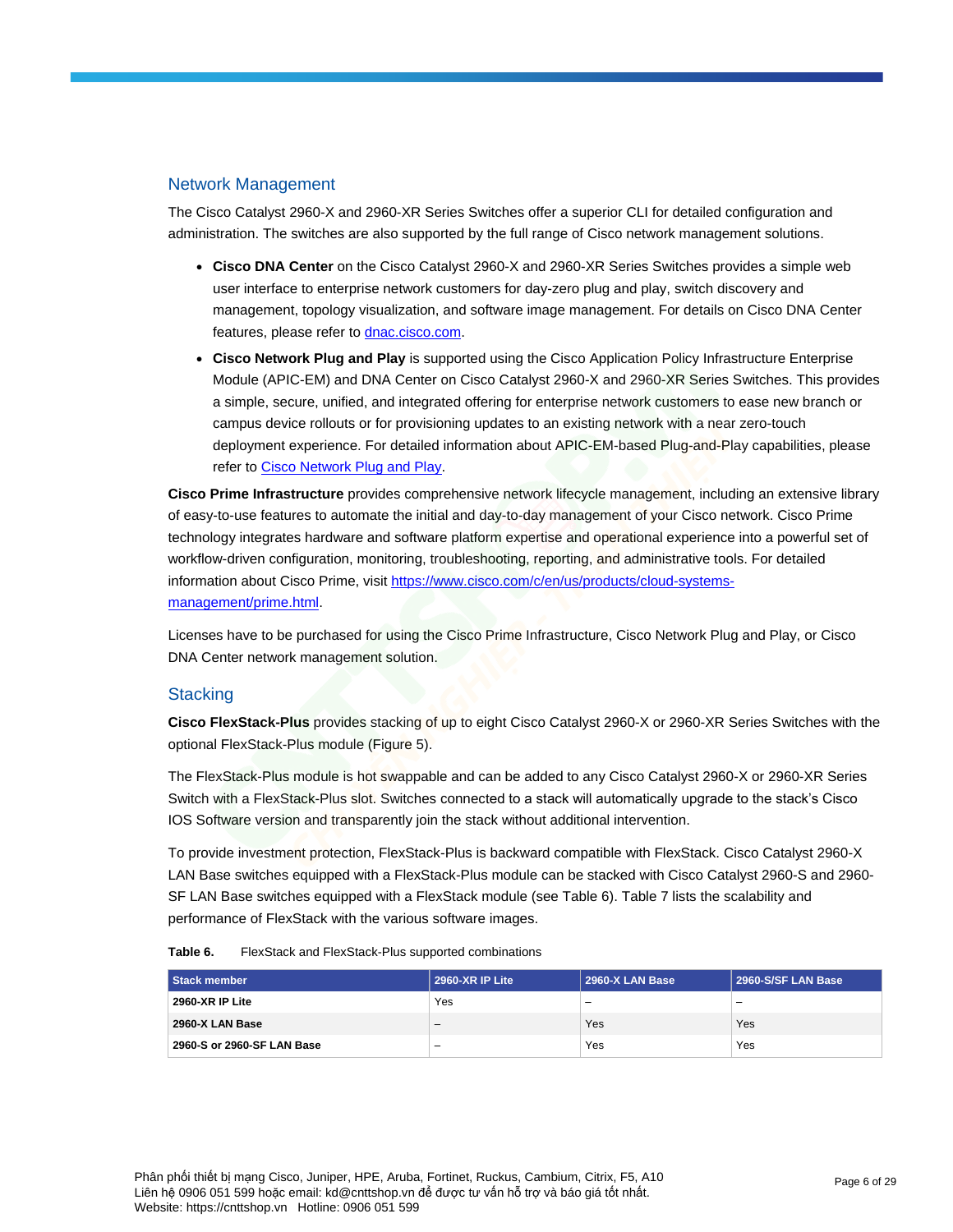### **Table 7.** FlexStack-Plus scalability and performance

| <b>Stack member</b>                              | <b>Stack bandwidth</b> | <b>Stack limit</b> | ∣ Cisco IOS feature set i |
|--------------------------------------------------|------------------------|--------------------|---------------------------|
| <b>2960-XR IP Lite</b>                           | 80 Gbps                | 8                  | IP Lite                   |
| 2960-X LAN Base                                  | 80 Gbps                | 8                  | LAN Base                  |
| 2960-X LAN Base mixed with<br>2960-S/SF LAN Base | 40 Gbps                | 4                  | LAN Base                  |

**Figure 5.** Cisco FlexStack-Plus switch stack

| athaba<br><b>CISCO</b><br>W.<br><b>ITIES</b><br>fon | CHOCKEROL<br>œ             |   | -<br>DO BRUTI PLA BRATA<br>- POWER SURVAY<br>- SPECIFIED IN MARCHE<br><b>JAK! OVO</b><br>Δ<br>100-2474<br>1.5-2.8% 59.8 (1)<br>US20MBER<br>お世世世世<br><b>UODESCEDENT</b><br>$\mathbb{R}$ |
|-----------------------------------------------------|----------------------------|---|----------------------------------------------------------------------------------------------------------------------------------------------------------------------------------------|
| $\frac{1}{\cos \theta}$<br><b>THANK</b>             | commission<br>w<br>69      |   | DC MINUTE FOR REAGER<br><b><i>POLITICAL</i></b><br>△<br>218130-870<br><b>ALWESTER</b><br>3000<br>むりはだなり自由な状態                                                                           |
| 65.                                                 | creativenes.<br>76<br>Ð    |   | SC REUSE SURES<br>$100 - 100$<br>Δ<br><b>CREWA ROOMED</b><br><b>ELECTRIC</b><br>出版の安島馬空野路                                                                                              |
|                                                     | <b>CADILIAN</b><br>69<br>œ | ۵ | OC SWOTS HOK HUMOS<br>81152.750<br>FOMILSURE:<br>Δ<br>100-2480<br><b>HICFES IN MAKIN</b><br>$-18.30636$<br><b>STANDARD AVENUE</b><br>自由动作自由热带标题<br>Ω                                   |

**Cisco FlexStack-Extended** enables a long-distance out-of-the wiring-closet stack option (floor to floor). It allows back-panel stacking of up to eight Cisco Catalyst 2960-X or 2960-XR Series Switches. FlexStack-Extended can be added to a Cisco Catalyst 2960-X or 2960-XR Series Switch with a back-panel stacking slot. Table 8 lists the switch combinations supported with FlexStack-Extended, and Table 9 lists the scalability and performance with the various software images. FlexStack-Extended is supported in Cisco IOS 15.2(6)E or later and is available in two module configurations: a fiber module and a hybrid module.

The hybrid module has a copper port that enables short-reach connectivity across a local stack of switches (Figure 6). It provides investment protection and compatibility with FlexStack-Plus through the copper port, while the SFP+ port supports distance stacking. The fiber module has two SFP+ ports supporting long-reach out-of-the wiring-closet stacking (Figure 7).

Please refer to Table 18 for information about transceiver and cable compatibility with FlexStack-Extended.

Cisco FlexStack-Plus, FlexStack-Extended, and Cisco IOS Software offer true stacking, with all switches in a stack acting as a single switch unit. FlexStack-Plus and FlexStack-Extended provide a unified data plane, unified configuration, and single IP address for switch management. The advantages of true stacking include lower total cost of ownership and higher availability through simplified management as well as cross-stack features including EtherChannel, SPAN, and Flex Links.

| Stack member    | 2960-XR IP Lite | 2960-X LAN Base |
|-----------------|-----------------|-----------------|
| 2960-XR IP Lite | Yes             | -               |
| 2960-X LAN Base |                 | Yes             |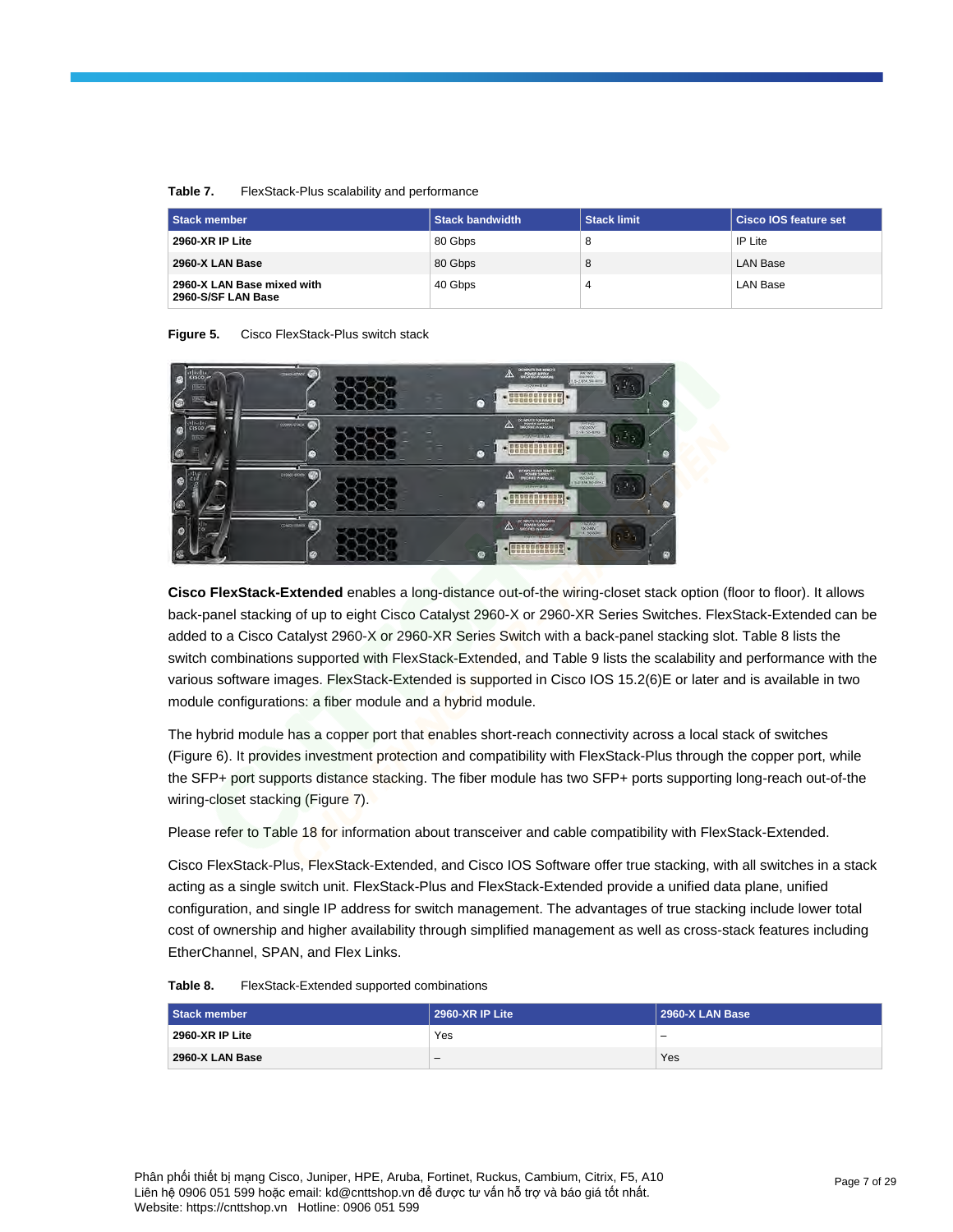| Table 9. | FlexStack-Extended scalability and performance |  |
|----------|------------------------------------------------|--|
|----------|------------------------------------------------|--|

| <b>Stack member</b> | <b>Stack bandwidth</b> | <b>Stack limit</b> | <b>Cisco IOS feature set</b> |
|---------------------|------------------------|--------------------|------------------------------|
| 2960-XR IP Lite     | 40 Gbps                | 8                  | IP Lite                      |
| 2960-X LAN Base     | 40 Gbps                | 8                  | <b>LAN Base</b>              |

**Figure 6.** Cisco FlexStack-Extended: Hybrid module



**Figure 7.** Cisco FlexStack-Extended: Fiber module



# Application Visibility and Control (AVC)

**Full (Flexible) NetFlow and NetFlow Lite** are both supported on the Cisco Catalyst 2960-X and 2960-XR Series Switches, thereby enabling IT teams to understand the mix of traffic on their network and identify anomalies by capturing and recording specific packet flows. NetFlow Lite supports flexible sampling of the traffic and exports flow data in the NetFlow Version 9 format for analysis on a wide range of Cisco and third-party collectors.

NetFlow Lite is included on all 2960-X and 2960-XR Series LAN Base and IP Lite models.

**Flexible NetFlow** is the next generation in flow visibility technology, allowing optimization of the network infrastructure, reducing operation costs, and improving capacity planning and security incident detection with increased flexibility and scalability. The Cisco Catalyst 2960-X and 2960-XR Series Switches are capable of up to 8000 flow entries in hardware.

Full (Flexible) NetFlow is included on all 2960-X and 2960-XR Series Switches and requires a Cisco ONE™ Foundation license per switch or a Cisco DNA Essentials license per switch.

## More details about Flexible NetFlow are available at

https://www.cisco.com/en/US/prod/collateral/iosswrel/ps6537/ps6555/ps6601/ps6965/product\_data\_sheet0900aec [d804b590b.html.](https://www.cisco.com/en/US/prod/collateral/iosswrel/ps6537/ps6555/ps6601/ps6965/product_data_sheet0900aec%20d804b590b.html)

**The Domain Name System as an Authoritative Source (DNS-AS)** feature (AVC with DNS-AS) provides a centralized means of controlling the identification and classification of trusted network traffic in an organization. It accomplishes this by using network metadata stored in a DNS server that is authoritative to the domain in question to identify applications, and Modular Quality-of-Service (QoS) CLI (MQC) to classify the corresponding traffic and apply suitable policies.

DNS-AS is included on all Cisco Catalyst 2960-X and 2960-XR Series Switches and requires a Cisco ONE Foundation license per switch or a Cisco DNA Essentials license per switch.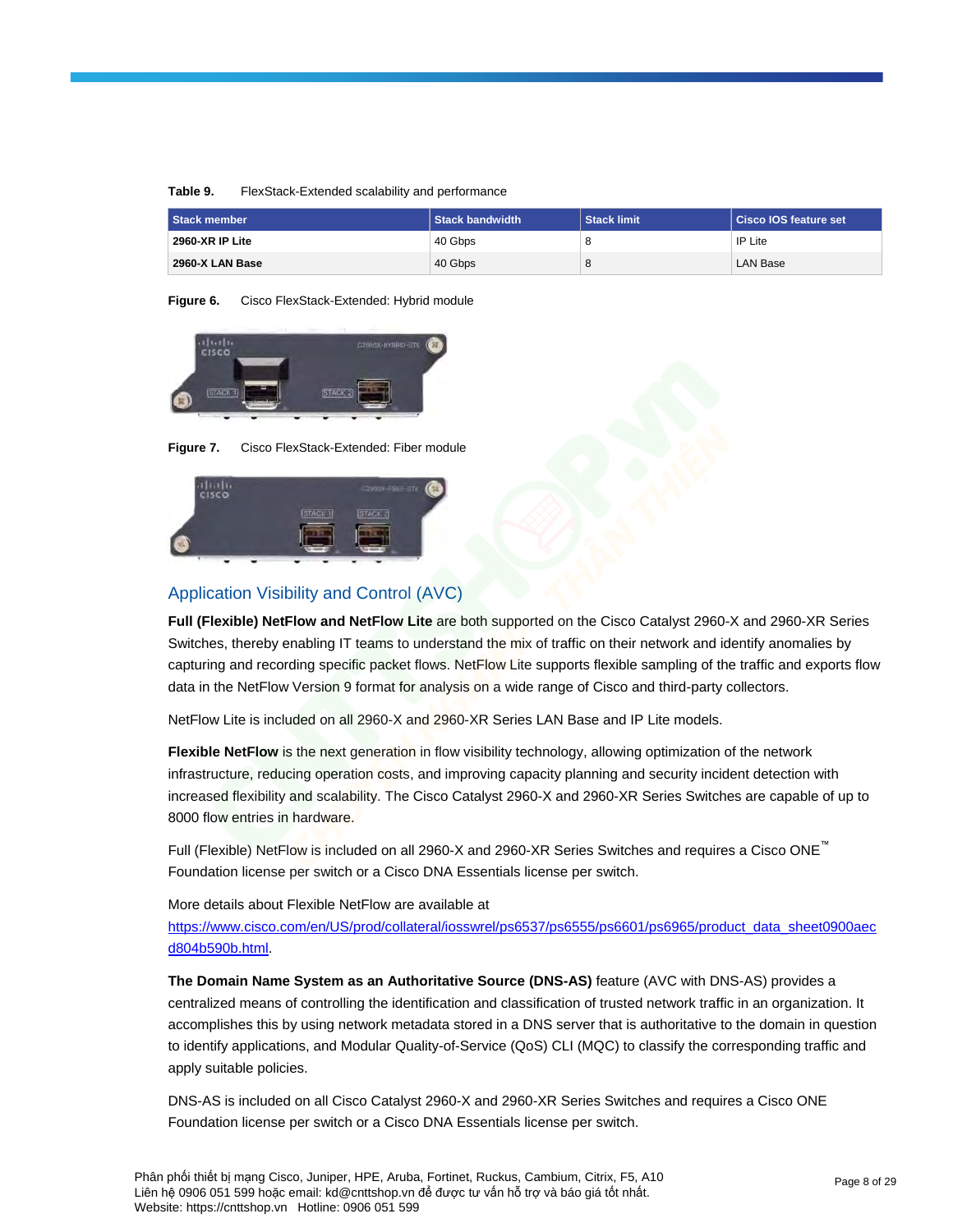# Layer 3 Features

The Cisco hardware architecture delivers the following high-performance IP routing features in the Cisco Catalyst 2960-X and 2960-XR Series Switches:

- **Advanced IP unicast routing protocols (OSPF for Routed Access)** are supported for load balancing and constructing scalable LANs. IPv6 routing (OSPFv3) is supported in hardware for maximum performance.
- **Protocol Independent Multicast (PIM)** for IP multicast is supported, including PIM Sparse Mode (PIM SM), PIM Dense Mode (PIM-DM), PIM Sparse-Dense Mode, and Source Specific Multicast (SSM).
- **Policy-Based Routing (PBR)** allows superior control by facilitating flow redirection regardless of the routing protocol configured (for both IPv4 and IPv6).
- **IP unicast routing protocols (static and RIPv1 and v2)** are supported for network routing applications.

Additionally the Cisco hardware architecture delivers the following high-performance IP routing features in the Cisco Catalyst 2960-XR Series Switches:

- **IP unicast routing protocols (RIPng and Enhanced Interior Gateway Routing Protocol [EIGRP] Stub)** are supported for network routing applications.
- **EIGRPv3 Stub and PIMv6 Stub are supported as a part of the IPv6 routing suite.**
- **Equal-cost routing** facilitates Layer 3 load balancing and redundancy across the stack.
- **Hot Standby Routing Protocol (HSRP) and Virtual Router Redundancy Protocol (VRRP)** provide dynamic load balancing and failover for routed links.

# Intelligent PoE+

**IEEE 802.3af PoE and IEEE 802.3at PoE+ (up to 30W per port)** are both supported on Cisco Catalyst 2960-X and 2960-XR Series Switches to lower the total cost of ownership for deployments that incorporate Cisco IP phones, Cisco Aironet® wireless access points, or other standards-compliant PoE and PoE+ end devices. PoE removes the need to supply wall power to PoE-enabled devices and eliminates the cost of adding electrical cabling and circuits that would otherwise be necessary in IP phone and WLAN deployments. The Cisco Catalyst 2960-X and 2960-XR Series PoE power allocation is dynamic, and power mapping scales up to a maximum of 740W of PoE+ power.

**Perpetual PoE** is supported on the Cisco Catalyst 2960-X and 2960-XR Series. With Perpetual PoE, the PoE+ power is maintained during a switch reload. This is important for critical endpoints such as medical devices and for Internet of Things (IoT) endpoints such as PoE-powered lights, so that there is no disruption during a switch reboot.

## Network Security

Cisco Catalyst 2960-X and 2960-XR Series Switches provide a range of security features to limit access to the network and mitigate threats, including:

- **MAC-based VLAN assignment,** enabling different users to authenticate on different VLANs. This feature enables each user to have a different data VLAN on the same interface.
- **Cisco TrustSec**® , which uses Security Group Exchange Protocol (SXP) to simplify security and policy enforcement throughout the network. For more information about Cisco TrustSec security solutions, visit [https://www.cisco.com/c/en/us/solutions/enterprise-networks/trustsec/index.html.](https://www.cisco.com/c/en/us/solutions/enterprise-networks/trustsec/index.html)
- **Comprehensive 802.1X** features to control access to the network, including Flexible Authentication, 802.1X monitor mode, and RADIUS Change of Authorization.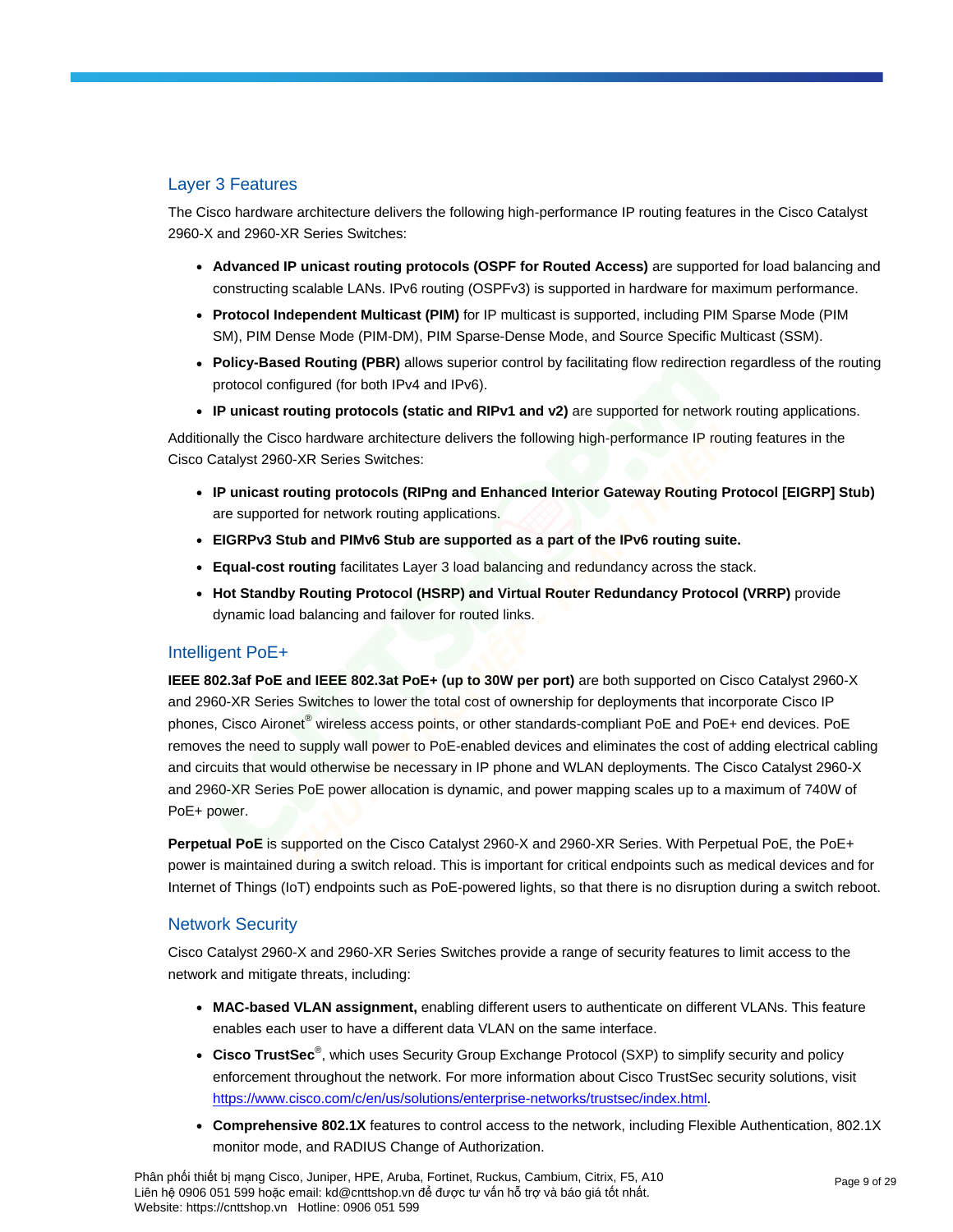- **IPv6 First-Hop Security** enhances Layer 2 and Layer 3 network access for proliferating IPv6 devices, especially BYOD devices. It protects against rogue router advertisements, address spoofing, fake Dynamic Host Configuration Protocol (DHCP) replies, and other risks introduced by IPv6 technology.
- **Device sensor and device classifier,** enabling seamless versatile device profiles, including BYOD devices. They also enable the Cisco Identity Services Engine (ISE) to provision identity-based security policies. This feature is available on both the 2960-X and 2960-XR Series switches.
- **Cisco Trust Anchor Technology,** enabling easy distribution of a single universal image for all models of the 2960-X and 2960-XR Series by verifying the authenticity of Cisco IOS Software images. This technology allows the switch to perform Cisco IOS integrity checks at boot-up by verifying the signature, verifying the trusted asset under management, and authenticating the license.
- **Cisco Threat Defense** features, including Port Security, Dynamic ARP Inspection (DAI), and IP Source Guard.
- **Private VLANs** that restrict traffic between hosts in a common segment by segregating traffic at Layer 2, turning a broadcast segment into a nonbroadcast multiaccess-like segment. This feature is supported on both 2960-X and 2960-XR Series and is available in both LAN Base and IP Lite feature sets.
	- **Private VLAN Edge** to provide security and isolation between switch ports, which helps ensure that users cannot snoop on other users' traffic.
- **Unicast Reverse Path Forwarding (uRPF)** to help mitigate problems caused by the introduction of malformed or forged (spoofed) IP source addresses into a network by discarding IP packets that lack a verifiable IP source address. This feature is available in the IP Lite feature set only.
- **Multidomain Authentication** to allow an IP phone and a PC to authenticate on the same switch port while being placed on appropriate voice and data VLANs.
- **Access Control Lists (ACLs)** for IPv6 and IPv4 for security and QoS ACL elements (ACEs).
	- **VLAN ACLs** on all VLANs to prevent unauthorized data flows from being bridged within VLANs.
	- **Router ACLs that** define security policies on routed interfaces for control-plane and data-plane traffic. IPv6 ACLs can be applied to filter IPv6 traffic.
	- **Port-based ACLs** for Layer 2 interfaces to allow security policies to be applied on individual switch ports.
	- **Downloadable ACLs (dACLs)** to download ACLs from a RADIUS server during 802.1X authentication.
- **SSH, Kerberos, and SNMPv3,** providing network security by encrypting administrator traffic during Telnet and SNMP sessions. SSH, Kerberos, and the cryptographic version of SNMPv3 require a special cryptographic software image because of U.S. export restrictions.
- **SPAN**, with bidirectional data support, to allow Cisco Intrusion Detection System (IDS) to take action when an intruder is detected.
- **TACACS+ and RADIUS authentication** to facilitate centralized control of the switch and restrict unauthorized users from altering the configuration.
- **MAC address Notification** to notify administrators about users added to or removed from the network.
- **Multilevel security on console access** to prevent unauthorized users from altering the switch configuration.
- **BPDU Guard** to shut down Spanning-Tree Port Fast-enabled interfaces when BPDUs are received to avoid accidental topology loops.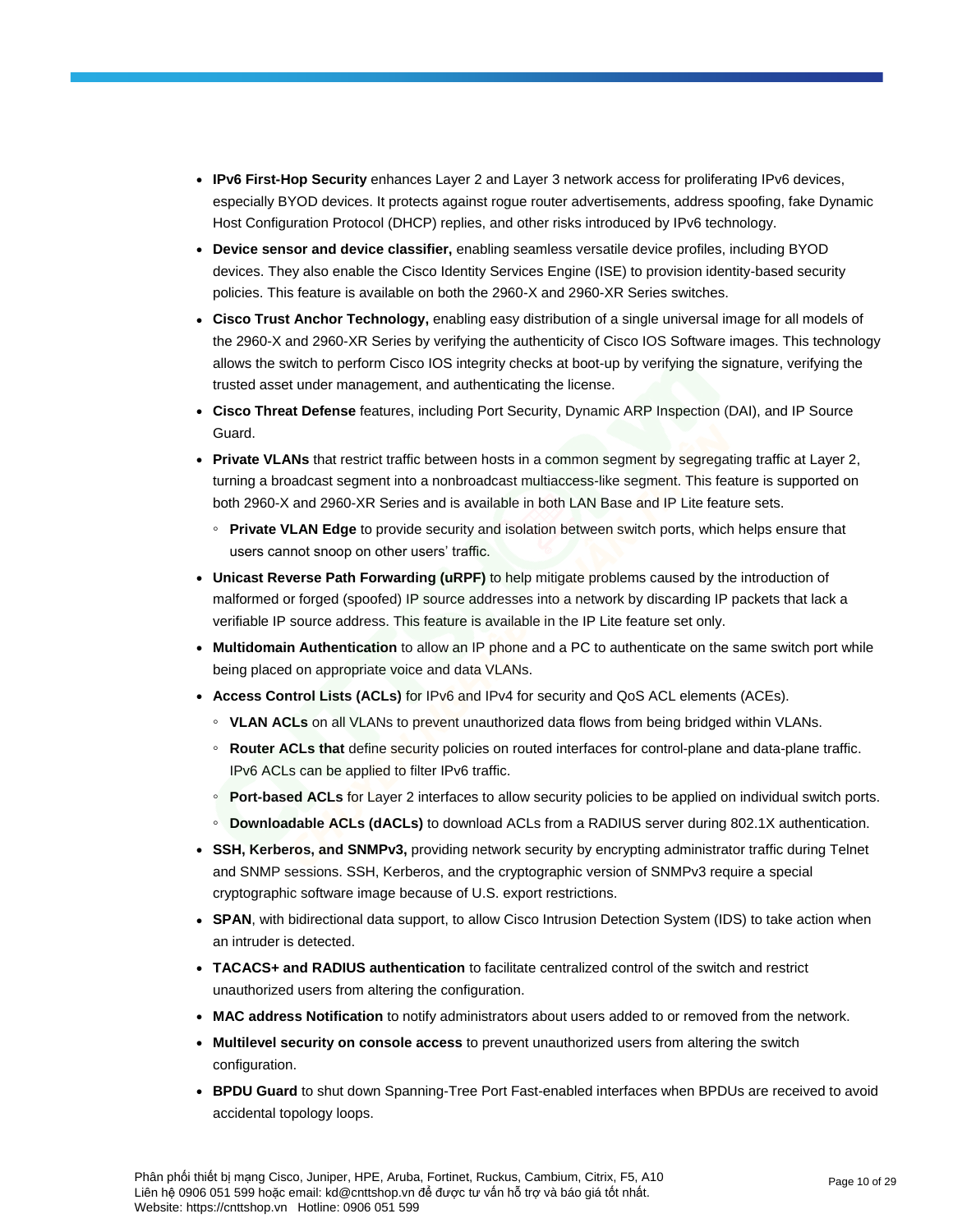- **Spanning Tree Root Guard (STRG)** to prevent edge devices that are not in the network administrator's control from becoming Spanning Tree Protocol (STP) root nodes.
- **Internet Group Management Protocol (IGMP) filtering** to provide multicast authentication by filtering out nonsubscribers and to limit the number of concurrent multicast streams available per port.
- **Dynamic VLAN assignment** through implementation of VLAN Membership Policy Server client capability to provide flexibility in assigning ports to VLANs. Dynamic VLAN facilitates the fast assignment of IP addresses.
- **Cisco Identity Services Engine (ISE)** support to enable the 2960-XR Series switches to offer security management for all connected devices.

# Enhanced QoS

The Cisco Catalyst 2960-X and 2960-XR Series Switches offer intelligent traffic management that keeps everything flowing smoothly. Flexible mechanisms for marking, classification, and scheduling deliver superior performance for data, voice, and video traffic, all at wire speed. Primary QoS features include:

- Up to **eight egress queues** per port and strict priority queuing so that the highest-priority packets are serviced ahead of all other traffic.
- **Shaped Round Robin** (SRR) scheduling and **Weighted Tail Drop** (WTD) congestion avoidance.
- **Flow-based rate limiting** and up to 256 aggregate or individual policers per port.
- **802.1p Class of Service** (CoS) and **Differentiated Services Code Point** (DSCP) classification, with marking and reclassification on a per-packet basis by source and destination IP address, MAC address, or Layer 4 TCP/UDP port number.
- **Cross-stack QoS** to allow QoS to be configured across a stack of 2960-X and 2960-XR Series switches.
- **Cisco Committed Information Rate (CIR)** function, providing bandwidth in increments as low as 8 Kbps.
- **Rate limiting** based on source and destination IP address, source and destination MAC address, Layer 4 TCP/UDP information, or any combination of these fields, using QoS ACLs (IP ACLs or MAC ACLs), class maps, and policy maps.

## **Scalability**

**Switching Database Manager (SDM)** templates for LAN Base and IP Lite licenses allow the administrator to automatically optimize the Ternary Content-Addressable Memory (TCAM) allocation to the desired features based on deployment-specific requirements, including MAC, routing, security, and QoS scalability numbers, depending on the type of template used in the switch.

Please refer to the Configuring SDM Templates page for more information: [https://www.cisco.com/c/en/us/td/docs/switches/lan/catalyst2960x/software/15-](https://www.cisco.com/c/en/us/td/docs/switches/lan/catalyst2960x/software/15-0_2_EX/system_manage/configuration_guide/b_sm_152ex_2960-x_cg/b_sm_152ex_2960-x_cg_chapter_0100.html) [0\\_2\\_EX/system\\_manage/configuration\\_guide/b\\_sm\\_152ex\\_2960-x\\_cg/b\\_sm\\_152ex\\_2960](https://www.cisco.com/c/en/us/td/docs/switches/lan/catalyst2960x/software/15-0_2_EX/system_manage/configuration_guide/b_sm_152ex_2960-x_cg/b_sm_152ex_2960-x_cg_chapter_0100.html) [x\\_cg\\_chapter\\_0100.html.](https://www.cisco.com/c/en/us/td/docs/switches/lan/catalyst2960x/software/15-0_2_EX/system_manage/configuration_guide/b_sm_152ex_2960-x_cg/b_sm_152ex_2960-x_cg_chapter_0100.html)

Table 10 lists the scalability for the LAN Lite and LAN Base licenses on the 2960-X Series. Table 11 lists the scalability for the IP Lite license on the 2960-XR Series.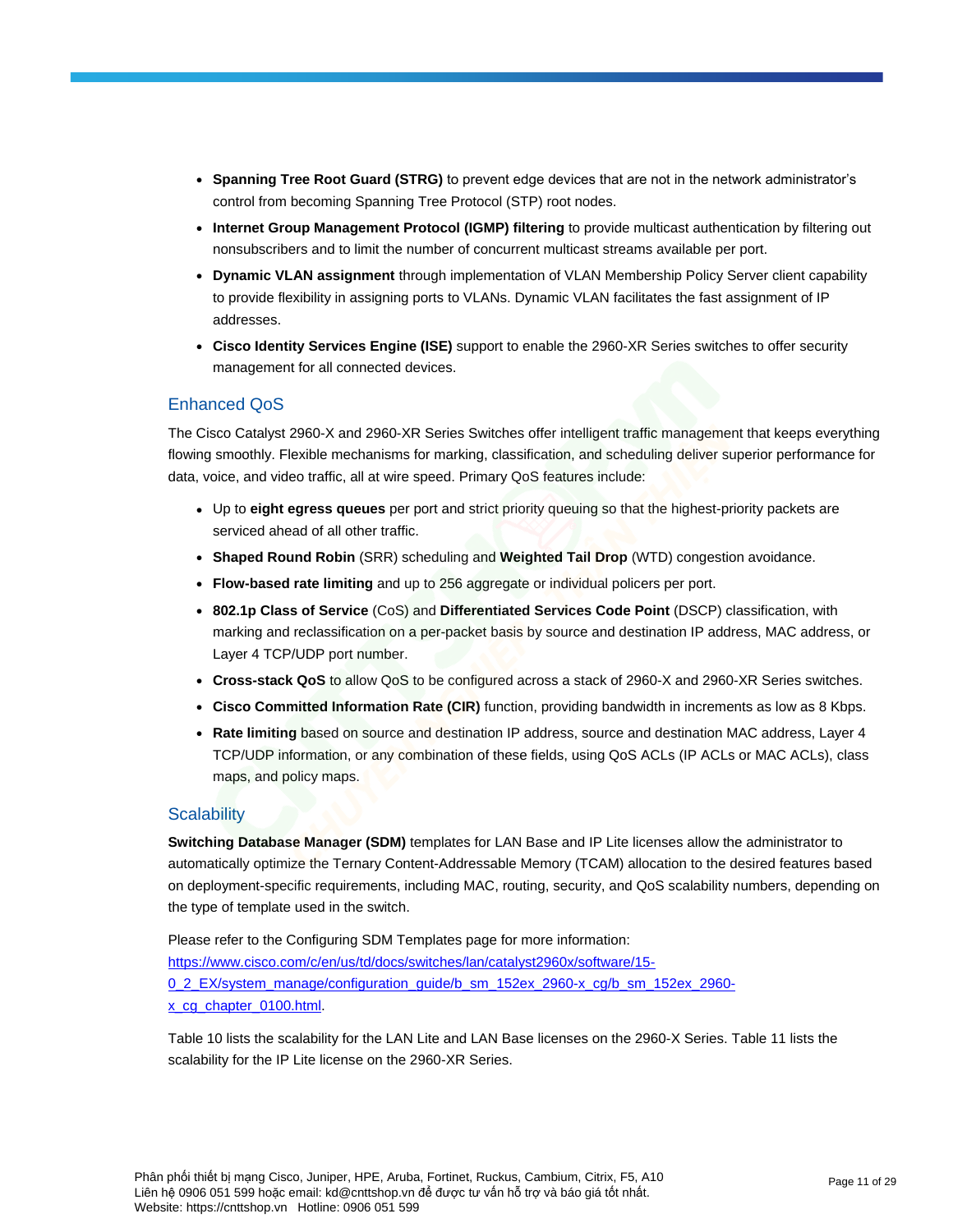| <b>Resource</b>                       | <b>LAN Lite (default)</b> | <b>LAN Base (default)</b> |
|---------------------------------------|---------------------------|---------------------------|
| <b>Unicast MAC addresses</b>          | 16,000                    | 16,000                    |
| <b>ARP Entries</b>                    | 8000                      | 8000                      |
| IPv4 unicast direct routes            | 320                       | 2000                      |
| IPv4 unicast indirect routes          | 32                        | 1000                      |
| <b>IPv6</b> unicast direct routes     | 256                       | 2000                      |
| IPv6 unicast indirect routes          | $\mathbf{0}$              | 1000                      |
| IPv4 multicast routes and IGMP groups | 1000                      | 1000                      |
| IPv6 multicast groups                 | 1000                      | 1000                      |
| <b>IPv4 QoS ACEs</b>                  | 384                       | 500                       |
| <b>IPv6 QoS ACEs</b>                  | 256                       | 500                       |
| <b>IPv4 security ACEs</b>             | 256                       | 600                       |
| <b>IPv6 Security ACEs</b>             | 256                       | 600                       |

## **Table 10.** Cisco Catalyst 2960-X Series LAN Lite and LAN Base scalability

**Table 11.** Cisco Catalyst 2960-XR Series IP Lite scalability

| <b>Resources</b>                      | <b>Default (IP Lite)</b> | <b>VLAN (IP Lite)</b> | IPv4 (IP Lite) |
|---------------------------------------|--------------------------|-----------------------|----------------|
| <b>Unicast MAC addresses</b>          | 16,000                   | 32,000                | 16,000         |
| IPv4 unicast direct routes            | 4000                     | 250                   | 16,000         |
| <b>IPv4</b> unicast indirect routes   | 1250                     | 250                   | 8000           |
| <b>IPv6</b> unicast direct routes     | 4000                     | 250                   | $\mathbf{0}$   |
| IPv6 unicast indirect routes          | 1250                     | 250                   | 0              |
| IPv4 multicast routes and IGMP groups | 1000                     | 1000                  | 1000           |
| IPv6 multicast groups                 | 1000                     | 1000                  | 0              |
| <b>IPv4 QoS ACEs</b>                  | 500                      | 500                   | 500            |
| <b>IPv6 QoS ACEs</b>                  | 250                      | 500                   | 0              |
| <b>IPv4 security ACEs</b>             | 1000                     | 1000                  | 875            |
| <b>IPv6 security ACEs</b>             | 500                      | 500                   | 0              |
| IPv4 policy-based routing ACEs        | 500                      | $\mathbf 0$           | 375            |

# Redundancy and Resiliency

Cisco Catalyst 2960-X and 2960-XR Series Switches offer a number of redundancy and resiliency features to prevent outages and help ensure that the network remains available:

- **Cross-stack EtherChannel** provides the ability to configure Cisco EtherChannel technology across different members of the stack for high resiliency.
- **Flex Links** provide link redundancy with a convergence time of less than 100 milliseconds.
- **IEEE 802.1s/w Rapid Spanning Tree Protocol (RSTP) and Multiple Spanning Tree Protocol (MSTP)** provide rapid spanning-tree convergence independent of spanning-tree timers and also offer the benefit of Layer 2 load balancing and distributed processing. Stacked units behave as a single spanning-tree node.
- **Per-VLAN Rapid Spanning Tree (PVRST+)** allows rapid spanning-tree reconvergence on a per-VLAN spanning-tree basis, without requiring the implementation of spanning-tree instances.
- **Cisco HSRP** is supported to create redundant, fail-safe routing topologies in 2960-XR Series IP Lite SKUs.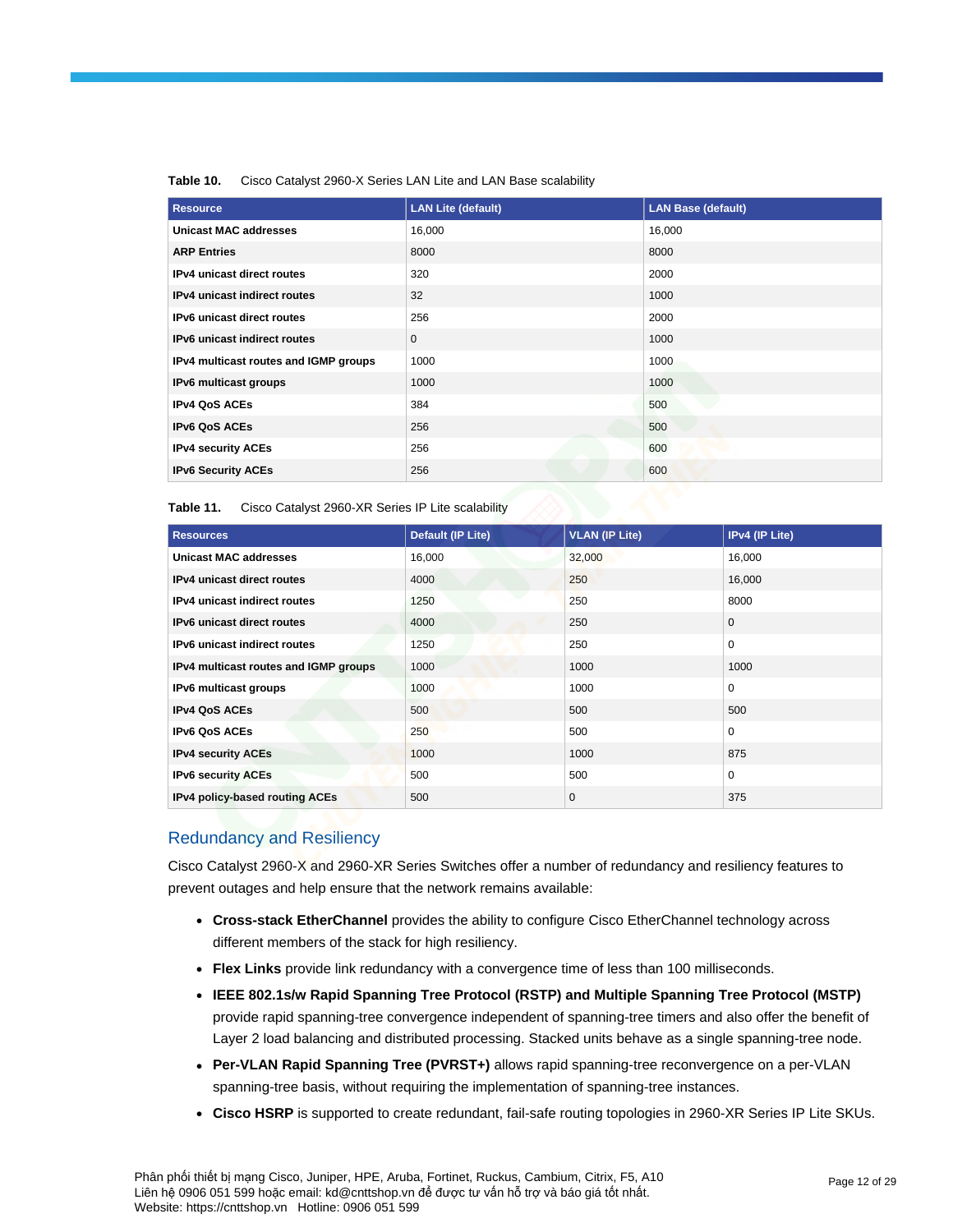- **Switch-port auto-recovery (Error Disable)** automatically attempts to reactivate a link that is disabled because of a network error.
- **Power redundancy** with an optional second power supply on 2960-XR Series models, or with an external redundant power supply (RPS) on 2960-X Series models.

# Operational Efficiency

**Cisco Catalyst SmartOperations** is a comprehensive set of capabilities that simplify LAN planning, deployment, monitoring, and troubleshooting. Deploying SmartOperations tools reduces the time and effort required to operate the network and lowers Total Cost of Ownership (TCO).

- **Cisco AutoConfig** services determine the level of network access provided to an endpoint based on the type of device. This feature also permits hard binding between the end device and the interface.
- **Cisco Smart Install** services enable minimal-touch deployment by providing automated Cisco IOS Software image installation and configuration when new switches are connected to the network. This enables network administrators to remotely manage Cisco IOS Software image installs and upgrades.
- **Cisco Auto SmartPorts** services enable automatic configuration of switch ports as devices connect to the switch, with settings optimized for the device type, for zero-touch port-policy provisioning.
- **Cisco Auto-QoS** automatically configures QoS, allowing the switch to manage QoS policies based on traffic types, resulting in zero-touch traffic engineering. Auto-QoS supports eight egress queues in the 2960- X and 2960-XR Series.
- **Cisco Smart Troubleshooting** is an extensive array of diagnostic commands and system health checks within the switch, including Smart Call Home. The Cisco Generic Online Diagnostics (GOLD) and online diagnostics on switches in live networks help predict and detect failures faster.

For more information about Cisco Catalyst SmartOperations, visit [cisco.com/go/SmartOperations.](https://www.cisco.com/go/smartoperations)

# Operational Simplicity

- **Cisco AutoSecure provides** a single-line CLI to enable baseline security features (Port Security, DHCP snooping, DAI). This feature simplifies security configurations.
- **DHCP** auto configuration of multiple switches through a boot server eases switch deployment.
- **Stacking master configuration management** with Cisco FlexStack-Plus and Cisco FlexStack-Extended technology helps ensure that all switches are automatically upgraded when the master switch receives a new software version. Automatic software version checking and updating help ensure that all stack members have the same software version.
- **No configuration is required** to use Cisco **FlexStack-Plus** and Cisco **FlexStack-Extended** modules for stacking (Plug and Play).
- **Autonegotiation** on all ports automatically selects half- or full-duplex transmission mode to optimize bandwidth.
- **Dynamic Trunking Protocol (DTP)** facilitates dynamic trunk configuration across all switch ports.
- **Port Aggregation Protocol (PAgP)** automates the creation of Cisco Fast EtherChannel groups or Gigabit EtherChannel groups to link to another switch, router, or server.
- **Link Aggregation Control Protocol (LACP)** allows the creation of Ethernet channeling with devices that conform to IEEE 802.3ad. This feature is similar to Cisco EtherChannel technology and PAgP.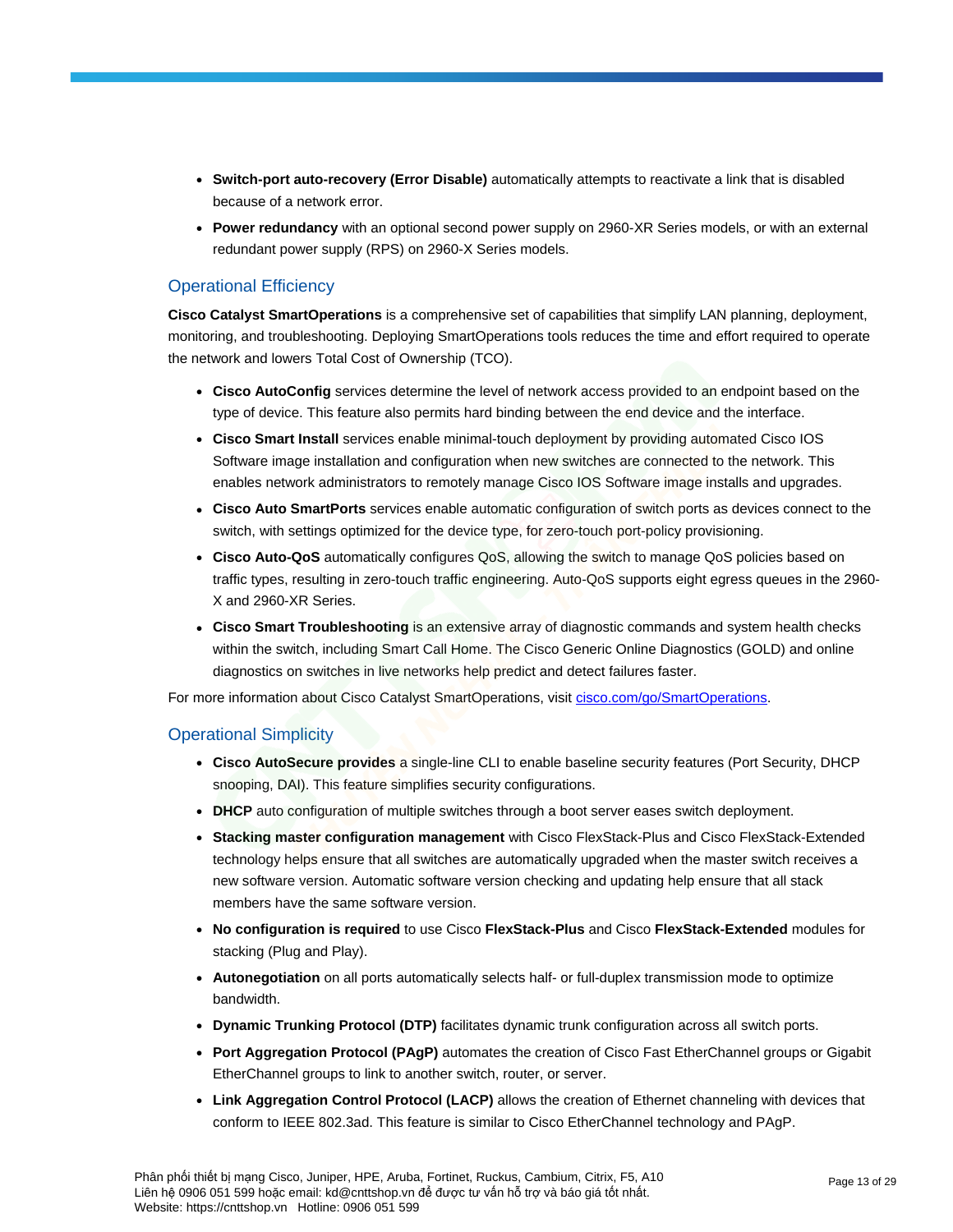- **Automatic Media-Dependent Interface Crossover (MDIX)** automatically adjusts transmit and receive pairs if an incorrect cable type (crossover or straight-through) is installed.
- **Unidirectional Link Detection Protocol (UDLD)** and Aggressive UDLD allow unidirectional links caused by incorrect fiber-optic wiring or port faults to be detected and disabled on fiber-optic interfaces.
- **SDM** templates for access, routing, and VLAN deployment allow the administrator to easily maximize memory allocation to the desired features based on deployment-specific requirements.
- Local Proxy ARP works in conjunction with Private VLAN Edge to minimize broadcasts and maximize available bandwidth.
- **VLAN1 minimization** allows VLAN1 to be disabled on any individual VLAN trunk.
- **Smart Multicast with Cisco FlexStack-Plus and FlexStack-Extended technology** allows the Cisco Catalyst 2960-X and 2960-XR Series to offer greater efficiency and support for more multicast data streams such as video by putting each data packet onto the backplane only once.
- **IGMP** Snooping for IPv4 and IPv6 and Multicast Listener Discovery (MLD) v1 and v2 Snooping provide fast client joins and leaves of multicast streams and limit bandwidth-intensive video traffic to only the requesters.
- **Multicast VLAN Registration (MVR)** continuously sends multicast streams in a multicast VLAN while isolating the streams from subscriber VLANs for bandwidth and security reasons.
- **Per-port broadcast, multicast, and unicast storm control** prevents faulty end stations from degrading overall system performance.
- **Voice VLAN** simplifies telephony installations by keeping voice traffic on a separate VLAN for easier administration and troubleshooting.
- **Cisco VLAN Trunking Protocol (VTP)** supports dynamic VLANs and dynamic trunk configuration across all switches.
- **Remote Switch Port Analyzer (RSPAN)** allows administrators to remotely monitor ports in a Layer 2 switch network from any other switch in the same network.
- For enhanced traffic management, monitoring, and analysis, the embedded **Remote Monitoring (RMON)** software agent supports four RMON groups (history, statistics, alarms, and events).
- **Layer 2 trace route** eases troubleshooting by identifying the physical path that a packet takes from source to destination.
- **Trivial File Transfer Protocol (TFTP)** reduces the cost of administering software upgrades by downloading from a centralized location.
- **Network Time Protocol (NTP)** provides an accurate and consistent timestamp to all intranet switches.

# Power Management

The Cisco Catalyst 2960-X and 2960-XR Series Switches offer a range of industry-leading features for effective energy efficiency and energy management. They are the greenest switches in the industry.

**Switch Hibernation Mode (SHM)** is an industry first and available on all 2960-X and 2960-XR Series switches. This feature puts the switch in ultra-low-power mode during periods of nonoperation such as nights or weekends. SHM on the 2960-X and 2960-XR Series switches can be scheduled using Cisco EnergyWise $^\circ$  compliant management software.

**IEEE 802.3az EEE (Energy Efficient Ethernet)** enables ports to dynamically sense idle periods between traffic bursts and quickly switch the interfaces into a low-power idle mode, reducing power consumption.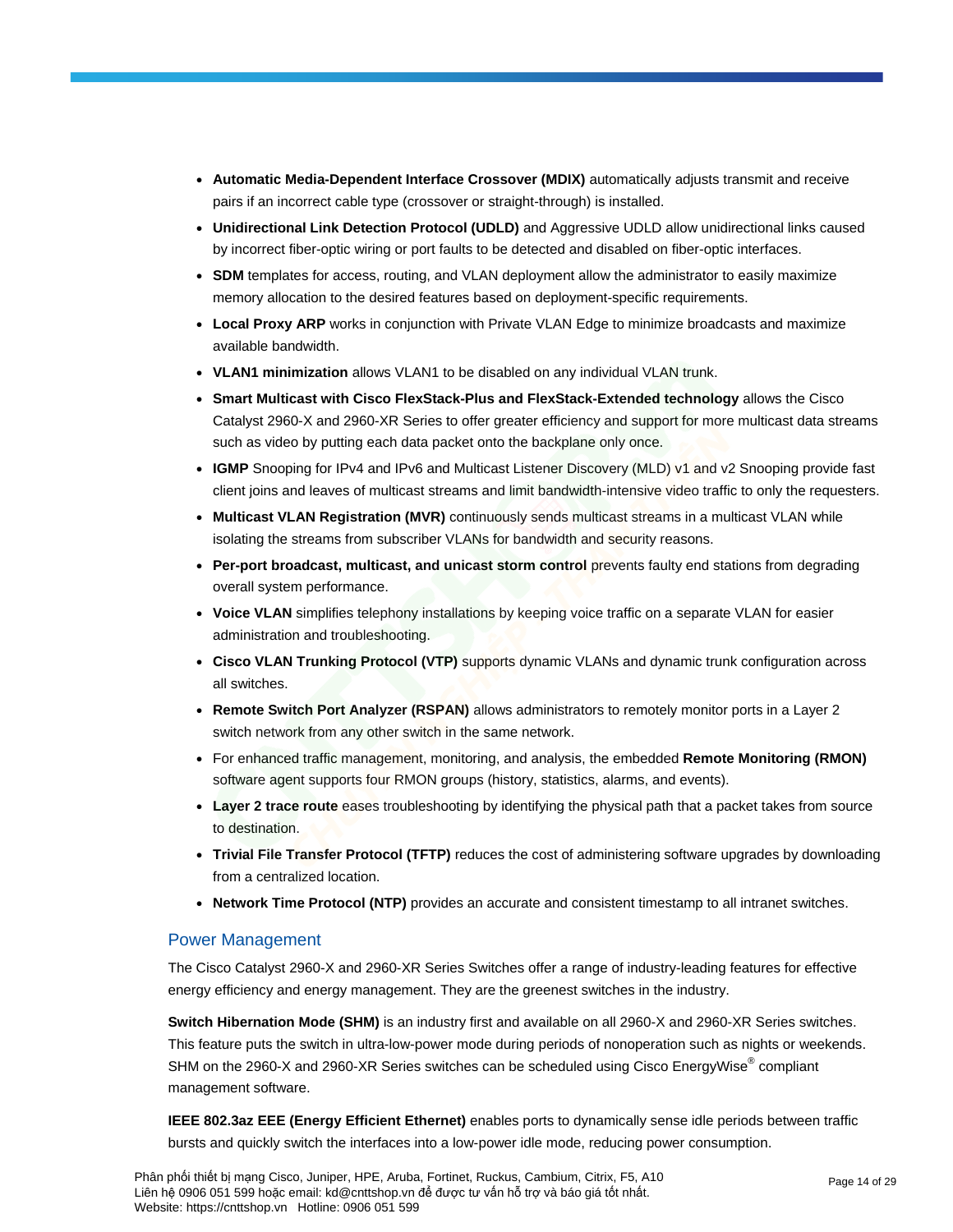**Cisco EnergyWise** policies can be used to control the power consumed by PoE-powered endpoints, desktop and data-center IT equipment, and a wide range of building infrastructure. Cisco EnergyWise technology is included on all Cisco Catalyst 2960-X and 2960-XR Series Switches.

For more information about Cisco EnergyWise, visi[t cisco.com/go/energywise.](https://www.cisco.com/go/energywise)

# Technical Specifications

**Table 12.** Cisco Catalyst 2960-X and 2960-XR Series hardware

| <b>Hardware specifications</b> |                                                               |
|--------------------------------|---------------------------------------------------------------|
| <b>Flash memory</b>            | 128 MB for LAN Base and IP Lite SKUs, 64 MB for LAN Lite SKUs |
| <b>DRAM</b>                    | 512 MB for LAN Base and 256 MB for LAN Lite                   |
| <b>CPU</b>                     | APM86392 600 MHz dual core                                    |
| <b>Console ports</b>           | USB (Type B), Ethernet (RJ-45)                                |
| Storage interface              | USB (Type A) for external flash storage                       |
| Network management interface   | 10/100 Mbps Ethernet (RJ-45)                                  |

**Table 13.** Cisco Catalyst 2960-X and 2960-XR Series performance

| Performance and scalability               |                 |                 |                 |  |
|-------------------------------------------|-----------------|-----------------|-----------------|--|
|                                           | 2960-X LAN Lite | 2960-X LAN Base | 2960-XR IP Lite |  |
| Forwarding bandwidth                      | 50 Gbps         | 108 Gbps        | 108 Gbps        |  |
| Switching bandwidth                       | 100 Gbps        | 216 Gbps        | 216 Gbps        |  |
| <b>Maximum active VLANs</b>               | 64              | 1023            | 1023            |  |
| <b>VLAN IDs available</b>                 | 4096            | 4096            | 4096            |  |
| Maximum Transmission Unit (MTU)-L3 packet | 9198 bytes      | 9198 bytes      | 9198 bytes      |  |
| Jumbo frame - Ethernet frame              | 9216 bytes      | 9216 bytes      | 9216 bytes      |  |

\* Switching bandwidth is full-duplex capacity.

## **Table 14.** Cisco Catalyst 2960-X and 2960-XR Series forwarding performance

| Forwarding rate: 64-byte Layer 3 packets |            |  |
|------------------------------------------|------------|--|
| 2960-X models                            |            |  |
| Cisco Catalyst 2960X-48FPD-L             | 130.9 Mpps |  |
| Cisco Catalyst 2960X-48LPD-L             | 130.9 Mpps |  |
| Cisco Catalyst 2960X-24PD-L              | 95.2 Mpps  |  |
| Cisco Catalyst 2960X-48TD-L              | 130.9 Mpps |  |
| Cisco Catalyst 2960X-24TD-L              | 95.2 Mpps  |  |
| Cisco Catalyst 2960X-48FPS-L             | 107.1 Mpps |  |
| Cisco Catalyst 2960X-48LPS-L             | 107.1 Mpps |  |
| Cisco Catalyst 2960X-24PS-L              | 71.4 Mpps  |  |
| Cisco Catalyst 2960X-24PSQ-L             | 71.4 Mpps  |  |
| Cisco Catalyst 2960X-48TS-L              | 107.1 Mpps |  |
| Cisco Catalyst 2960X-24TS-L              | 71.4 Mpps  |  |
| Cisco Catalyst 2960X-48TS-LL             | 104.2 Mpps |  |
| Cisco Catalyst 2960X-24TS-LL             | 68.5 Mpps  |  |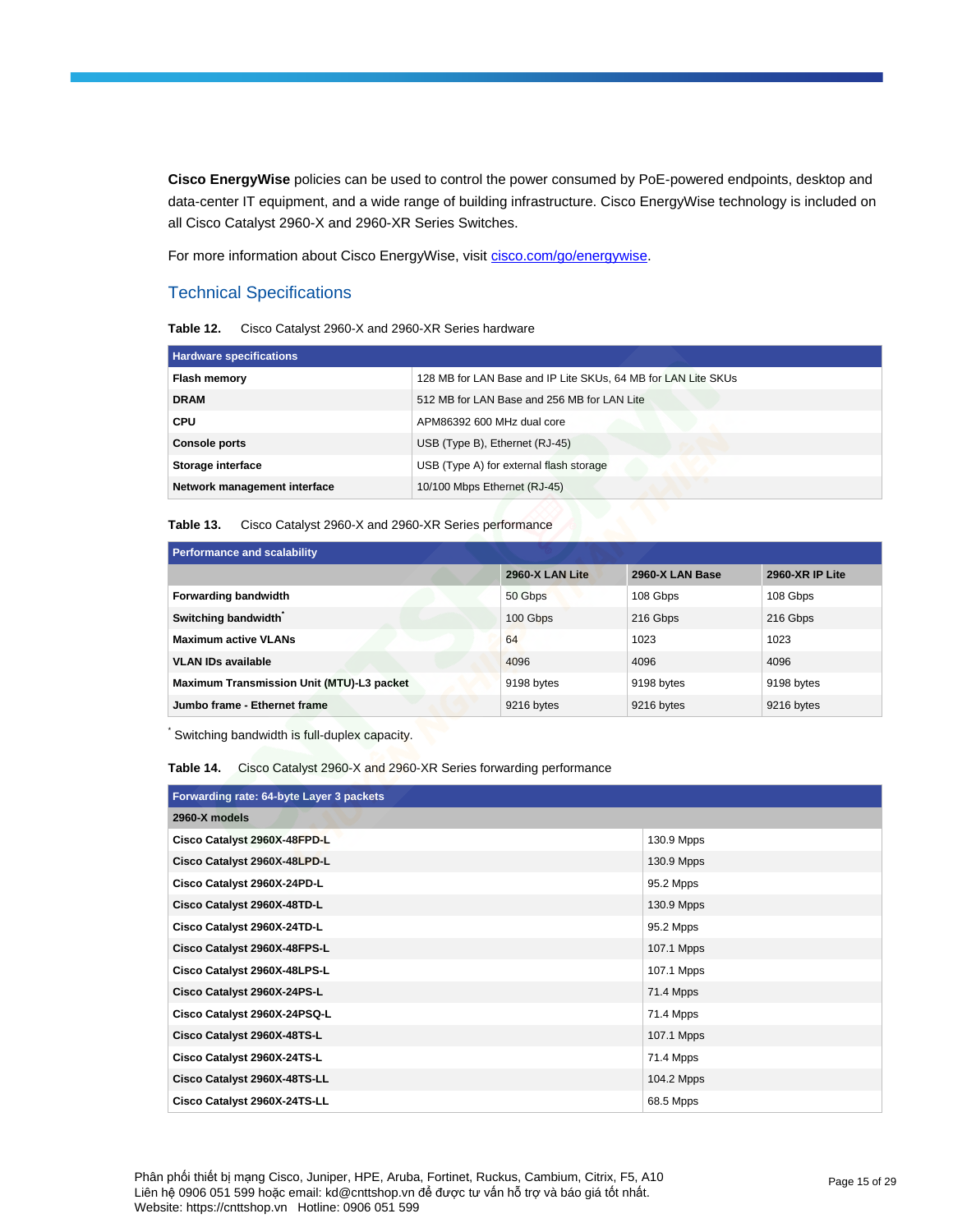| Forwarding rate: 64-byte Layer 3 packets |                  |  |
|------------------------------------------|------------------|--|
| 2960-XR models                           |                  |  |
| Cisco Catalyst 2960XR-48FPD-I            | 130.9 Mpps       |  |
| Cisco Catalyst 2960XR-48LPD-I            | 130.9 Mpps       |  |
| Cisco Catalyst 2960XR-24PD-I             | 95.2 Mpps        |  |
| Cisco Catalyst 2960XR-48TD-I             | 130.9 Mpps       |  |
| Cisco Catalyst 2960XR-24TD-I             | 95.2 Mpps        |  |
| Cisco Catalyst 2960XR-48FPS-I            | 107.1 Mpps       |  |
| Cisco Catalyst 2960XR-48LPS-I            | 107.1 Mpps       |  |
| Cisco Catalyst 2960XR-24PS-I             | 71.4 Mpps        |  |
| Cisco Catalyst 2960XR-48TS-I             | 107.1 Mpps       |  |
| Cisco Catalyst 2960XR-24TS-I             | <b>71.4 Mpps</b> |  |

| Table 15. | Cisco Catalyst 2960-X Series mechanical specifications |  |
|-----------|--------------------------------------------------------|--|
|-----------|--------------------------------------------------------|--|

| <b>Model</b>             | <b>Dimensions</b>               |                               | Weight        |                  |
|--------------------------|---------------------------------|-------------------------------|---------------|------------------|
|                          | Inches (H x D x W)              | Centimeters (H x D x W)       | <b>Pounds</b> | <b>Kilograms</b> |
| <b>WS-C2960X-48FPD-L</b> | $1.75 \times 14.5 \times 17.5$  | $4.5 \times 36.8 \times 44.5$ | 12.9          | 5.8              |
| <b>WS-C2960X-48LPD-L</b> | $1.75 \times 14.5 \times 17.5$  | $4.5 \times 36.8 \times 44.5$ | 12.9          | 5.8              |
| <b>WS-C2960X-48TD-L</b>  | $1.75 \times 11.0 \times 17.5$  | $4.5 \times 27.9 \times 44.5$ | 9.6           | 4.3              |
| <b>WS-C2960X-24PD-L</b>  | $1.75 \times 14.5 \times 17.5$  | $4.5 \times 36.8 \times 44.5$ | 12.7          | 5.7 <sub>q</sub> |
| <b>WS-C2960X-24TD-L</b>  | $1.75 \times 11.0 \times 17.5$  | $4.5 \times 27.9 \times 44.5$ | 8.9           | 4.0              |
| <b>WS-C2960X-48FPS-L</b> | $1.75 \times 14.5 \times 17.5$  | $4.5 \times 36.8 \times 44.5$ | 12.9          | 5.8              |
| <b>WS-C2960X-48LPS-L</b> | $1.75 \times 14.5 \times 17.5$  | $4.5 \times 36.8 \times 44.5$ | 12.9          | 5.8              |
| <b>WS-C2960X-48TS-L</b>  | $1.75 \times 11.0 \times 17.5$  | $4.5 \times 27.9 \times 44.5$ | 9.4           | 4.2              |
| WS-C2960X-24PS-L         | $1.75 \times 14.5 \times 17.5$  | $4.5 \times 36.8 \times 44.5$ | 12.8          | 5.8              |
| <b>WS-C2960X-24PSQ-L</b> | $1.73 \times 11.03 \times 17.5$ | 4.45 x 28.0 x 44.5            | 12.8          | 5.8              |
| <b>WS-C2960X-24TS-L</b>  | $1.75 \times 11.0 \times 17.5$  | $4.5 \times 27.9 \times 44.5$ | 8.9           | 4.0              |
| <b>WS-C2960X-48TS-LL</b> | $1.75 \times 11.0 \times 17.5$  | $4.5 \times 27.9 \times 44.5$ | 8.9           | 4.0              |
| <b>WS-C2960X-24TS-LL</b> | $1.75 \times 11.0 \times 17.5$  | $4.5 \times 27.9 \times 44.5$ | 8.2           | 3.7              |

| Table 16. | Cisco Catalyst 2960-XR Series mechanical specifications |  |  |
|-----------|---------------------------------------------------------|--|--|
|-----------|---------------------------------------------------------|--|--|

| <b>Model</b>              | <b>Dimensions</b>              |                         | Weight        |                  |
|---------------------------|--------------------------------|-------------------------|---------------|------------------|
|                           | Inches $(H \times D \times W)$ | Centimeters (H x D x W) | <b>Pounds</b> | <b>Kilograms</b> |
| <b>WS-C2960XR-48FPD-I</b> | $1.75 \times 16.0 \times 17.5$ | 4.45 x 40.8 x 44.5      | 14.6          | 6.6              |
| <b>WS-C2960XR-48LPD-I</b> | $1.75 \times 16.0 \times 17.5$ | 4.45 x 40.8 x 44.5      | 14.0          | 6.4              |
| <b>WS-C2960XR-48TD-I</b>  | $1.75 \times 16.0 \times 17.5$ | 4.45 x 40.8 x 44.5      | 13.3          | 6.1              |
| <b>WS-C2960XR-24PD-I</b>  | $1.75 \times 16.0 \times 17.5$ | 4.45 x 40.8 x 44.5      | 13.6          | 6.2              |
| <b>WS-C2960XR-24TD-I</b>  | $1.75 \times 16.0 \times 17.5$ | 4.45 x 40.8 x 44.5      | 13.0          | 5.9              |
| <b>WS-C2960XR-48FPS-I</b> | $1.75 \times 16.0 \times 17.5$ | 4.45 x 40.8 x 44.5      | 14.7          | 6.7              |
| <b>WS-C2960XR-48LPS-I</b> | 1.75 x 16.0x 17.5              | 4.45 x 40.8 x 44.5      | 14.2          | 6.4              |
| <b>WS-C2960XR-48TS-I</b>  | $1.75 \times 16.0 \times 17.5$ | 4.45 x 40.8 x 44.5      | 13.2          | 6.0              |
| <b>WS-C2960XR-24PS-I</b>  | $1.75 \times 16.0 \times 17.5$ | 4.45 x 40.8 x 44.5      | 13.7          | 6.2              |
| <b>WS-C2960XR-24TS-I</b>  | $1.75 \times 16.0 \times 17.5$ | 4.45 x 40.8 x 44.5      | 13.0          | 5.9              |

The power supplies could add up to 3.1 in. (7.9 cm) to the depth of the 2960-XR Series chassis.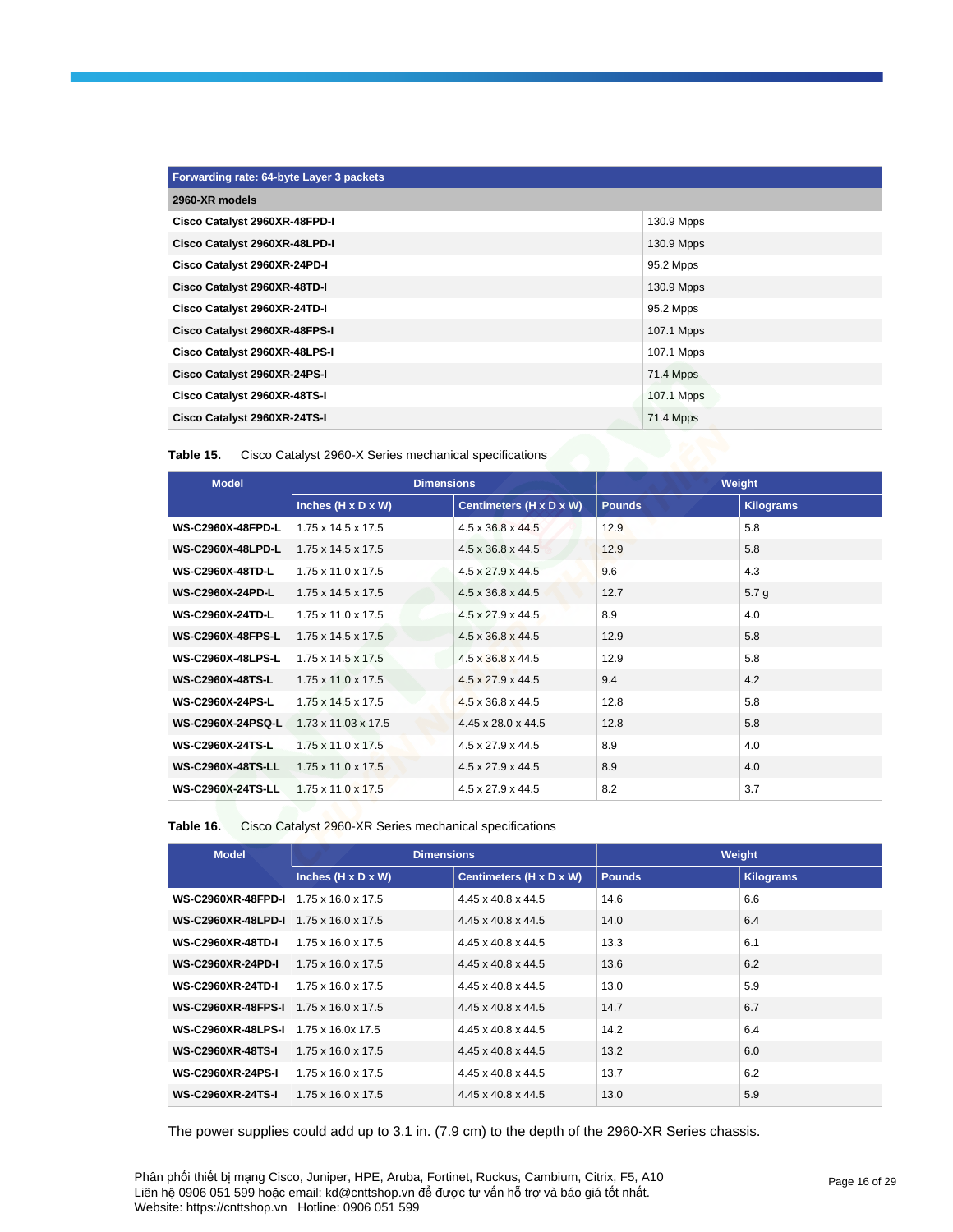## **Table 17.** Cisco Catalyst 2960-X and 2960-XR Series environmental specifications

| <b>Environmental ranges</b>                      |                                       |                                  |  |  |
|--------------------------------------------------|---------------------------------------|----------------------------------|--|--|
|                                                  | <b>Fahrenheit</b>                     | Centigrade                       |  |  |
| Operating temperature up to 5000 ft (1500 m)     | 23° to 113°F                          | $-5^{\circ}$ to 45 $^{\circ}$ C  |  |  |
| Operating temperature up to 10,000 ft (3000 m)   | 23° to 104°F                          | $-5^{\circ}$ to 40 $^{\circ}$ C  |  |  |
| Short-term exception at sea level*               | 23 <sup>°</sup> to 131 <sup>°</sup> F | $-5^{\circ}$ to $55^{\circ}$ C   |  |  |
| Short-term exception up to 5000 feet (1500 m)*   | 23° to 122°F                          | $-5^{\circ}$ to $50^{\circ}$ C   |  |  |
| Short-term exception up to 10,000 feet (3000 m)* | 23º to 113ºF                          | $-5^{\circ}$ to 45 $^{\circ}$ C  |  |  |
| Short-term exception up to 13,000 feet (4000 m)* | 23 <sup>°</sup> to 104 <sup>°</sup> F | $-5^{\circ}$ to 40 $^{\circ}$ C  |  |  |
| Storage temperature up to 15,000 feet (4573 m)   | $-13^{\circ}$ to 158 PF               | $-25^{\circ}$ to 70 $^{\circ}$ C |  |  |
|                                                  | Feet                                  | <b>Meters</b>                    |  |  |
| <b>Operating altitude</b>                        | Up to 10,000                          | Up to 3000                       |  |  |
| Storage altitude                                 | Up to 13,000                          | Up to 4000                       |  |  |
| <b>Operating relative humidity</b>               | 10% to 95% noncondensing              |                                  |  |  |
| Storage relative humidity                        | 10% to 95% noncondensing              |                                  |  |  |
| <b>Acoustic noise</b>                            |                                       |                                  |  |  |

Measured per ISO 7779 and declared per ISO 9296. PoE output of 185W or less where applicable.

Bystander positions operating mode at 77°F (25°C) ambient.

| <b>Model</b>                                                                                | <b>Sound pressure</b> |                | Sound power   |                |
|---------------------------------------------------------------------------------------------|-----------------------|----------------|---------------|----------------|
|                                                                                             | LpA (typical)         | LpAD (maximum) | LwA (typical) | LwAD (maximum) |
| Cisco Catalyst 2960X-48FPD-L<br>Cisco Catalyst 2960X-48LPD-L<br>Cisco Catalyst 2960X-24PD-L | 39 dB                 | 43 dB          | 4.9 B         | 5.3 B          |
| Cisco Catalyst 2960X-48TD-L<br>Cisco Catalyst 2960X-24TD-L                                  | 42dB                  | 46 dB          | 5.1B          | 5.5 B          |
| Cisco Catalyst 2960X-48FPS-L<br>Cisco Catalyst 2960X-48LPS-L<br>Cisco Catalyst 2960X-24PS-L | 39 dB                 | 43 dB          | 4.9 B         | 5.3 B          |
| Cisco Catalyst 2960X-24PSQ-L                                                                | N/A                   | N/A            | N/A           | N/A            |
| Cisco Catalyst 2960X-48TS-L<br>Cisco Catalyst 2960X-24TS-L                                  | 42 dB                 | 46 dB          | 5.1B          | 5.5 B          |
| Cisco Catalyst 2960X-48TS-LL<br>Cisco Catalyst 2960X-24TS-LL                                | 42 dB                 | 46 dB          | 5.1B          | 5.5 B          |
| Cisco Catalyst 2960XR-48FPD-I                                                               | 40dB                  | 43 dB          | 5.2B          | 5.5 B          |
| Cisco Catalyst 2960XR-48LPD-I                                                               | 40dB                  | 43 dB          | 5.2 B         | 5.5B           |
| Cisco Catalyst 2960XR-24PD-I                                                                | 40 dB                 | 43 dB          | 5.2B          | 5.5B           |
| Cisco Catalyst 2960XR-48TD-I                                                                | 22 dB                 | 25dB           | 3.3B          | 3.6B           |
| Cisco Catalyst 2960XR-24TD-I                                                                | 22 dB                 | 25dB           | 3.3B          | 3.6B           |
| Cisco Catalyst 2960XR-48FPS-I                                                               | 40dB                  | 43 dB          | 5.2B          | 5.5B           |
| Cisco Catalyst 2960XR-48LPS-I                                                               | 40dB                  | 43 dB          | 5.2B          | 5.5B           |
| Cisco Catalyst 2960XR-24PS-I                                                                | 40dB                  | 43 dB          | 5.2B          | 5.5 B          |
| Cisco Catalyst 2960XR-48TS-I                                                                | 22 dB                 | 25dB           | 3.3 B         | 3.6B           |
| Cisco Catalyst 2960XR-24TS-I                                                                | 22 dB                 | 25dB           | 3.3B          | 3.6B           |
| <b>Predicted reliability</b>                                                                |                       |                |               |                |
| <b>Model</b>                                                                                | <b>MTBF</b> in hours" |                |               |                |
| Cisco Catalvst 2960X-48FPD-L                                                                | 233,370               |                |               |                |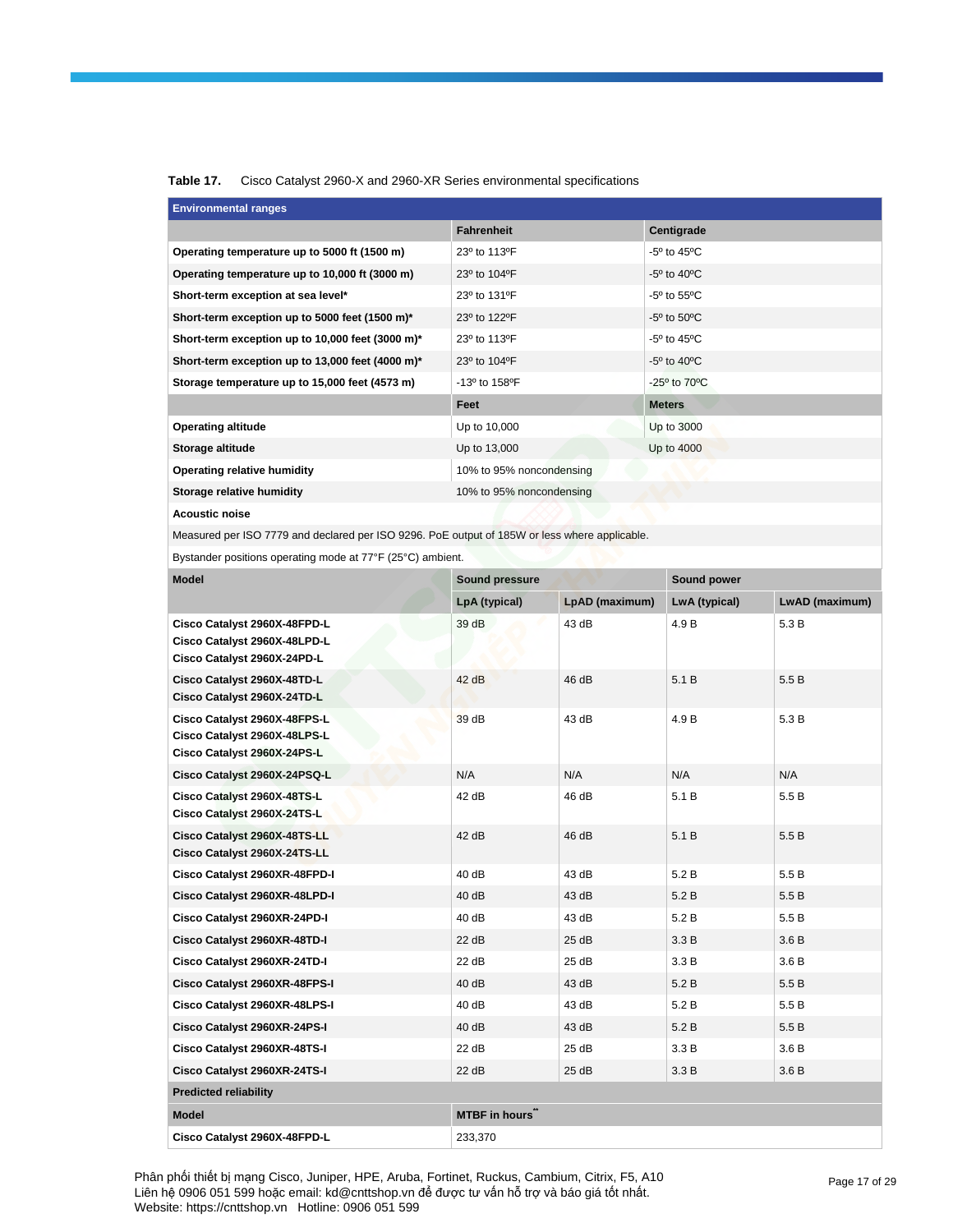| <b>Environmental ranges</b>   |            |
|-------------------------------|------------|
| Cisco Catalyst 2960X-48LPD-L  | 277,960    |
| Cisco Catalyst 2960X-24PD-L   | 325,780    |
| Cisco Catalyst 2960X-48TD-L   | 445,460    |
| Cisco Catalyst 2960X-24TD-L   | 569,520    |
| Cisco Catalyst 2960X-48FPS-L  | 232,610    |
| Cisco Catalyst 2960X-48LPS-L  | 276,870    |
| Cisco Catalyst 2960X-24PS-L   | 324,280    |
| Cisco Catalyst 2960X-24PSQ-L  | 462,680    |
| Cisco Catalyst 2960X-48TS-L   | 442,690    |
| Cisco Catalyst 2960X-24TS-L   | 564,910    |
| Cisco Catalyst 2960X-48TS-LL  | 476,560    |
| Cisco Catalyst 2960X-24TS-LL  | 622,350    |
| Cisco Catalyst 2960X-STACK    | 17,128,090 |
| Cisco Catalyst 2960XR-48FPD-I | 231,590    |
| Cisco Catalyst 2960XR-48LPD-I | 275,430    |
| Cisco Catalyst 2960XR-24PD-I  | 322,740    |
| Cisco Catalyst 2960XR-48TD-I  | 440,880    |
| Cisco Catalyst 2960XR-24TD-I  | 561,890    |
| Cisco Catalyst 2960XR-48FPS-I | 230,860    |
| Cisco Catalyst 2960XR-48LPS-I | 274,380    |
| Cisco Catalyst 2960XR-24PS-I  | 321,290    |
| Cisco Catalyst 2960XR-48TS-I  | 438,130    |
| Cisco Catalyst 2960XR-24TS-I  | 557,320    |
| PWR-C2-250WAC                 | 1,000,000  |
| PWR-C2-640WAC                 | 1,000,000  |
| <b>PWR-C2-1025WAC</b>         | 1,000,000  |

<sup>\*</sup> Not more than the following in a 1-year period: 96 consecutive hours, or 360 hours total, or 15 occurrences.

\* Currently estimates; later will be based on Telcordia SR-332 Issue 2 methodology.

## **Table 18.** Connectors and interfaces

| <b>Connectors and interfaces</b>                                                                                                                                                                                                                                                                                                    |
|-------------------------------------------------------------------------------------------------------------------------------------------------------------------------------------------------------------------------------------------------------------------------------------------------------------------------------------|
| <b>Ethernet interfaces</b>                                                                                                                                                                                                                                                                                                          |
| • 10BASE-T ports: RJ-45 connectors, 2-pair Category 3, 4, or 5 unshielded twisted pair (UTP) cabling<br>• 100BASE-TX ports: RJ-45 connectors, 2-pair Category 5 UTP cabling<br>• 1000BASE-T ports: RJ-45 connectors, 4-pair Category 5 UTP cabling<br>• 1000BASE-T SFP-based ports: RJ-45 connectors, 4-pair Category 5 UTP cabling |
| SFP and SFP+ interfaces                                                                                                                                                                                                                                                                                                             |
| For information about supported SFP and SFP+ modules, refer to the Transceiver Compatibility matrix tables at<br>cisco.com/en/US/products/hw/modules/ps5455/products device support tables list.html                                                                                                                                |
| <b>Indicator LEDs</b>                                                                                                                                                                                                                                                                                                               |
| • Per-port status: Link integrity, disabled, activity, speed, and full duplex<br>• System status: System, RPS, stack link status, link duplex, PoE, and link speed                                                                                                                                                                  |
| <b>Stacking interfaces</b>                                                                                                                                                                                                                                                                                                          |
| Cisco Catalyst 2960-X and 2960-XR Series FlexStack-Plus and FlexStack-Extended (hybrid module only) stacking cables:<br>• CAB-STK-E-0.5M stacking cable with a 0.5 m length                                                                                                                                                         |

- 
- CAB-STK-E-1M stacking cable with a 1.0 m length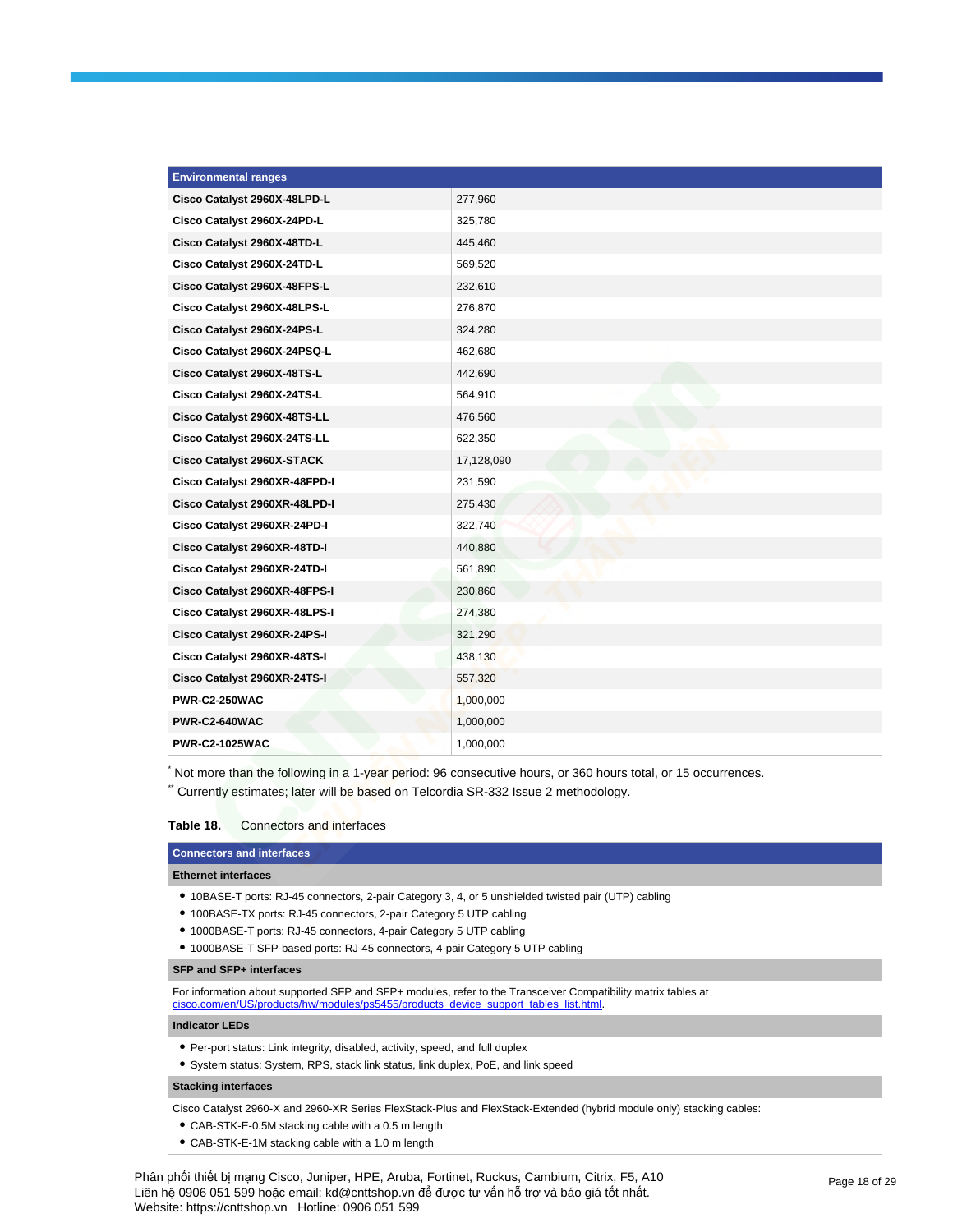#### **Connectors and interfaces**

● CAB-STK-E-3M stacking cable with a 3.0 m length

## **Console**

Cisco Catalyst 2960-X and 2960-XR Series console cables:

- CAB-CONSOLE-RJ45 Console cable 6 ft. with RJ-45
- CAB-CONSOLE-USB Console cable 6 ft. with USB Type A and mini-B connectors

#### **Power**

- The internal power supply is an auto-ranging unit and supports input voltages between 100 and 240V AC
- Use the supplied AC power cord to connect the AC power connector to an AC power outlet
- The Cisco RPS connector offers connection for an optional Cisco RPS 2300 that uses AC input and supplies DC output to the switch
- Only the Cisco RPS 2300 (model PWR-RPS2300) should be attached to the redundant-power-system receptacle

## **Table 19.** Management and standards support

| <b>Category</b>   | <b>Specification</b>                                                                                                                                                                                                                                                                                                                                                                                                                                                                                                                                                                                                                                                                                                                                                                                                                                                          |                                                                                                                                                                                                                                                                                                                                                                                                                                                                                                                                                                                                                                                                                                                                          |
|-------------------|-------------------------------------------------------------------------------------------------------------------------------------------------------------------------------------------------------------------------------------------------------------------------------------------------------------------------------------------------------------------------------------------------------------------------------------------------------------------------------------------------------------------------------------------------------------------------------------------------------------------------------------------------------------------------------------------------------------------------------------------------------------------------------------------------------------------------------------------------------------------------------|------------------------------------------------------------------------------------------------------------------------------------------------------------------------------------------------------------------------------------------------------------------------------------------------------------------------------------------------------------------------------------------------------------------------------------------------------------------------------------------------------------------------------------------------------------------------------------------------------------------------------------------------------------------------------------------------------------------------------------------|
| <b>Management</b> | • BRIDGE-MIB<br>● CISCO-CABLE-DIAG-MIB<br>• CISCO-CDP-MIB<br>● CISCO-CLUSTER-MIB<br>• CISCO-CONFIG-COPY-MIB<br>● CISCO-CONFIG-MAN-MIB<br>● CISCO-DHCP-SNOOPING-MIB<br>● CISCO-ENTITY-VENDORTYPE-OID-MIB<br>• CISCO-ENVMON-MIB<br>● CISCO-ERR-DISABLE-MIB<br>● CISCO-FLASH-MIB<br>• CISCO-FTP-CLIENT-MIB<br>• CISCO-IGMP-FILTER-MIB<br>● CISCO-IMAGE-MIB<br>• CISCO-IP-STAT-MIB<br>• CISCO-LAG-MIB<br>• CISCO-MAC-NOTIFICATION-MIB<br>● CISCO-MEMORY-POOL-MIB<br>● CISCO-PAGP-MIB<br>$\bullet$ CISCO-PING-MIB<br>$\bullet$ CISCO-POE-EXTENSIONS-MIB<br>• CISCO-PORT-QOS-MIB<br>• CISCO-PORT-SECURITY-MIB<br>• CISCO-PORT-STORM-CONTROL-MIB<br>• CISCO-PRODUCTS-MIB<br>● CISCO-PROCESS-MIB<br>• CISCO-RTTMON-MIB<br>• CISCO-SMI-MIB<br>• CISCO-STP-EXTENSIONS-MIB<br>● CISCO-SYSLOG-MIB<br>For an updated list of supported MIBs, refer to the MIB Locator at cisco.com/go/mibs | • CISCO-TC-MIB<br>• CICSO-TCP-MIB<br>• CISCO-UDLDP-MIB<br>• CISCO-VLAN-IFTABLE<br>• RELATIONSHIP-MIB<br>• CISCO-VLAN-MEMBERSHIP-MIB<br>• CISCO-VTP-MIB<br>• ENTITY-MIB<br>• ETHERLIKE-MIB<br>• IEEE8021-PAE-MIB<br>• IEEE8023-LAG-MIB<br>$\bullet$ IF-MIB<br>• INET-ADDRESS-MIB<br>• OLD-CISCO-CHASSIS-MIB<br>• OLD-CISCO-FLASH-MIB<br>• OLD-CISCO-INTERFACES-MIB<br>• OLD-CISCO-IP-MIB<br>● OLD-CISCO-SYS-MIB<br>● OLD-CISCO-TCP-MIB<br>$\bullet$ OLD-CISCO-TS-MIB<br>$\bullet$ RFC1213-MIB<br>• RMON-MIB<br>• RMON2-MIB<br>• SNMP-FRAMEWORK-MIB<br>• SNMP-MPD-MIB<br>• SNMP-NOTIFICATION-MIB<br>• SNMP-TARGET-MIB<br>$\bullet$ SNMP $v2$ -MIB<br>$\bullet$ TCP-MIB<br>• UDP-MIB<br>$\bullet$ ePM MIB<br>● CISCO-STACKWISE-MIB (2960-X) |
| <b>Standards</b>  | • IEEE 802.1D Spanning Tree Protocol                                                                                                                                                                                                                                                                                                                                                                                                                                                                                                                                                                                                                                                                                                                                                                                                                                          | • IEEE 802.3 10BASE-T                                                                                                                                                                                                                                                                                                                                                                                                                                                                                                                                                                                                                                                                                                                    |
|                   | • IEEE 802.1p CoS Prioritization<br>• IEEE 802.1Q VLAN<br>• IEEE 802.1s<br>• IEEE 802.1w<br>• IEEE 802.1X<br>• IEEE 802.1ab (LLDP)                                                                                                                                                                                                                                                                                                                                                                                                                                                                                                                                                                                                                                                                                                                                            | • IEEE 802.3u 100BASE-TX<br>• IEEE 802.3ab 1000BASE-T<br>• IEEE 802.3z 1000BASE-X<br>• RMON I and II standards<br>• SNMP v1, v2c, and v3<br>• IEEE 802.3az                                                                                                                                                                                                                                                                                                                                                                                                                                                                                                                                                                               |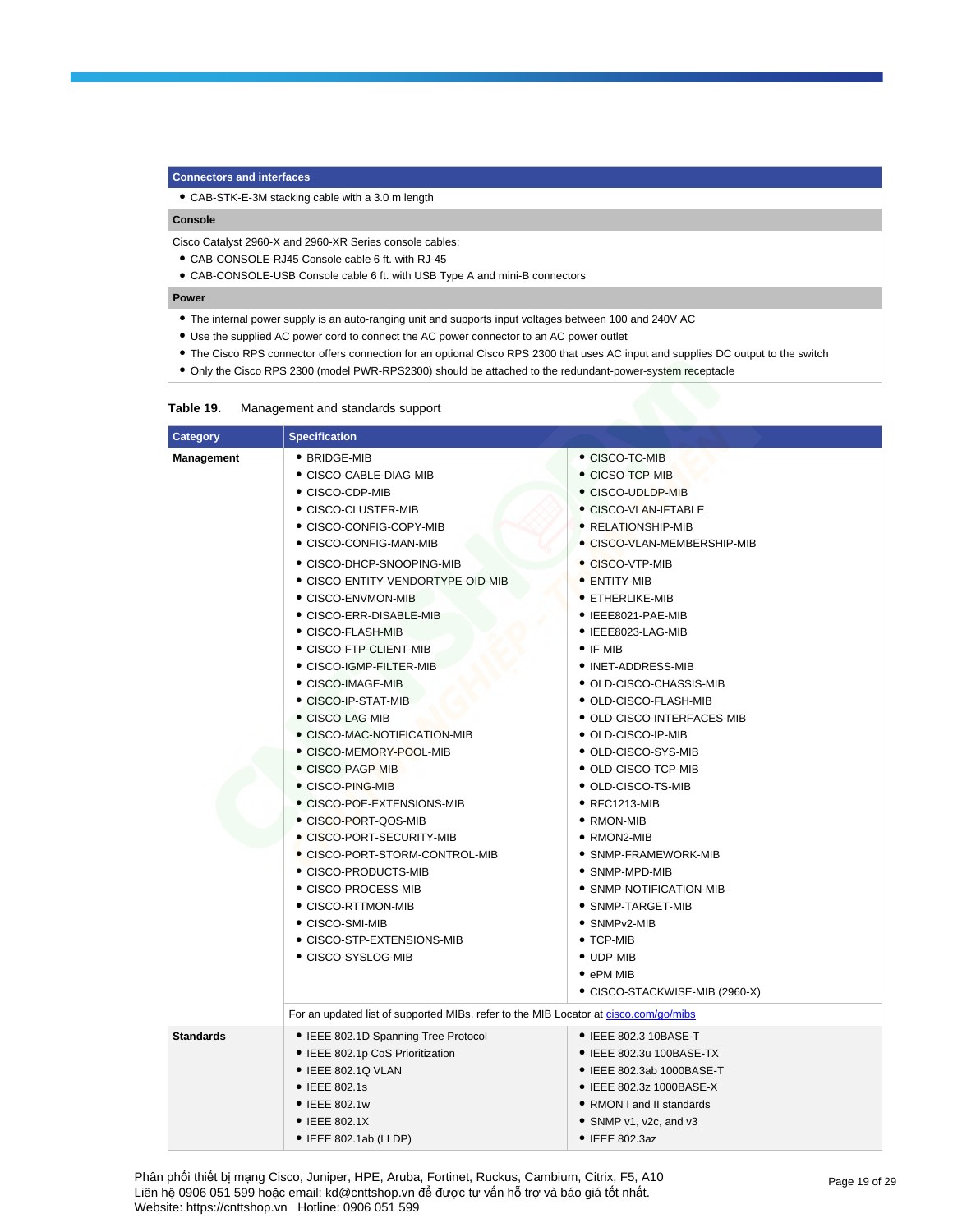| Category              | <b>Specification</b>                                                                                                                                                                                                                                                                                                                                                                                                                                                                                                                                                                                            |                                                                                                                                                                                                                                                                                                                                                                                                                                                                                                                                                                                                                                                                                          |  |
|-----------------------|-----------------------------------------------------------------------------------------------------------------------------------------------------------------------------------------------------------------------------------------------------------------------------------------------------------------------------------------------------------------------------------------------------------------------------------------------------------------------------------------------------------------------------------------------------------------------------------------------------------------|------------------------------------------------------------------------------------------------------------------------------------------------------------------------------------------------------------------------------------------------------------------------------------------------------------------------------------------------------------------------------------------------------------------------------------------------------------------------------------------------------------------------------------------------------------------------------------------------------------------------------------------------------------------------------------------|--|
|                       | $\bullet$ IEEE 802.3ad<br>$\bullet$ IEEE 802.3af and IEEE 802.3at<br>• IEEE 802.3ah (100BASE-X single/multimode<br>fiber only)<br>• IEEE 802.3x full duplex on 10BASE-T, 100BASE-<br>TX, and 1000BASE-T ports                                                                                                                                                                                                                                                                                                                                                                                                   | • IEEE 802.3ae 10 Gigabit Ethernet<br>$\bullet$ IEEE 802.1ax                                                                                                                                                                                                                                                                                                                                                                                                                                                                                                                                                                                                                             |  |
| <b>RFC</b> compliance | • RFC 768 - UDP<br>• RFC 783 - TFTP<br>• RFC 791 - IP<br>$\bullet$ RFC 792 - ICMP<br>• RFC 793 - TCP<br>$\bullet$ RFC 826 - ARP<br>$\bullet$ RFC 854 - Telnet<br>• RFC 951 - Bootstrap Protocol (BOOTP)<br>$\bullet$ RFC 959 - FTP<br>• RFC 1112 - IP Multicast and IGMP<br>• RFC 1157 - SNMP v1<br>• RFC 1166 - IP Addresses<br>• RFC 1256 - Internet Control Message Protocol<br>(ICMP) Router Discovery<br>• RFC 1305 - NTP<br>$\bullet$ RFC 1492 - TACACS+<br>• RFC 1493 - Bridge MIB<br>• RFC 1542 - BOOTP extensions<br>• RFC 1643 - Ethernet Interface MIB<br>• RFC 1757 - RMON<br>• RFC 1901 - SNMP v2C | • RFC 1902-1907 - SNMP v2<br>• RFC 1981 - Maximum Transmission Unit (MTU) Path<br>Discovery IPv6<br>• FRC 2068 - HTTP<br>$\bullet$ RFC 2131 - DHCP<br>• RFC 2138 - RADIUS<br>• RFC 2233 - IF MIB v3<br>• RFC 2373 - IPv6 Aggregatable Addrs<br>• RFC 2460 - IPv6<br>• RFC 2461 - IPv6 Neighbor Discovery<br>• RFC 2462 - IPv6 Autoconfiguration<br>• RFC 2463 - ICMP IPv6<br>• RFC 2474 - Differentiated Services (DiffServ) Precedence<br>• RFC 2597 - Assured Forwarding<br>• RFC 2598 - Expedited Forwarding<br>• RFC 2571 - SNMP Management<br>• RFC 2865 - RADIUS<br>• RFC 3046 - DHCP Relay Agent Information Option<br>$\bullet$ RFC 3376 - IGMP v3<br>• RFC 3580 - 802.1X RADIUS |  |

| Table 20. | Voltage and power ratings |
|-----------|---------------------------|
|-----------|---------------------------|

| Input voltage and current     |                               |                |             |
|-------------------------------|-------------------------------|----------------|-------------|
| <b>Model</b>                  | <b>Voltage (auto ranging)</b> | <b>Current</b> | Frequency   |
| Cisco Catalyst 2960X-48FPD-L  | 100 to 240 VAC                | 9A to 4A       | 50 to 60 Hz |
| Cisco Catalyst 2960X-48LPD-L  |                               | 5A to 2A       |             |
| Cisco Catalyst 2960X-24PD-L   |                               | 5A to 2A       |             |
| Cisco Catalyst 2960X-48TD-L   |                               | 1A to 0.5A     |             |
| Cisco Catalyst 2960X-24TD-L   |                               | 1A to 0.5A     |             |
| Cisco Catalyst 2960X-48FPS-L  |                               | 9A to 4A       |             |
| Cisco Catalyst 2960X-48LPS-L  |                               | 5A to 2A       |             |
| Cisco Catalyst 2960X-24PS-L   |                               | 5A to 2A       |             |
| Cisco Catalyst 2960X-24PSQ-L  |                               | 2A to 4A       |             |
| Cisco Catalyst 2960X-48TS-L   |                               | 1A to 0.5A     |             |
| Cisco Catalyst 2960X-24TS-L   |                               | 1A to 0.5A     |             |
| Cisco Catalyst 2960X-48TS-LL  |                               | 1A to 0.5A     |             |
| Cisco Catalyst 2960X-24TS-LL  |                               | 1A to 0.5A     |             |
| Cisco Catalyst 2960XR-48FPD-I | 100 to 264 VAC                | 10A to 5A      | 50 to 60 Hz |
| Cisco Catalyst 2960XR-48FPS-I |                               | 10A to 5 A     |             |
| Cisco Catalyst 2960XR-48LPD-I | 90 to 264 VAC                 | 6A to 3A       | 50 to 60 Hz |
| Cisco Catalyst 2960XR-24PD-I  |                               | 6A to 3 A      |             |
| Cisco Catalyst 2960XR-48TD-I  |                               | 1A to 0.5 A    |             |
| Cisco Catalyst 2960XR-24TD-I  |                               | 1A to 0.5 A    |             |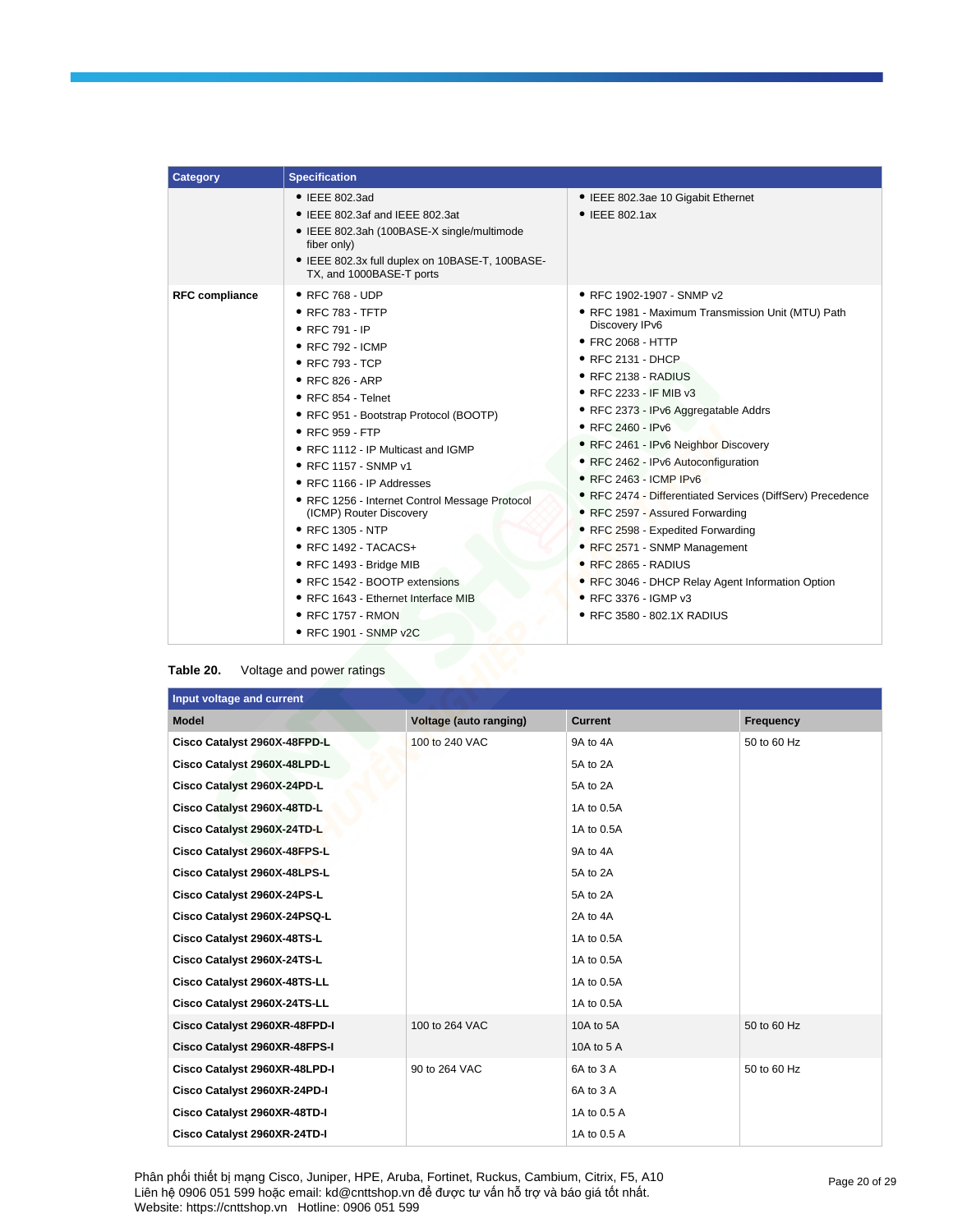| Input voltage and current                        |            |             |  |
|--------------------------------------------------|------------|-------------|--|
| Cisco Catalyst 2960XR-48LPS-I                    |            | 6A to 3 A   |  |
| Cisco Catalyst 2960XR-24PS-I                     |            | 6A to 3 A   |  |
| Cisco Catalyst 2960XR-48TS-I                     |            | 1A to 0.5 A |  |
| Cisco Catalyst 2960XR-24TS-I                     |            | 1A to 0.5 A |  |
| Power rating (switch maximum consumption values) |            |             |  |
| Cisco Catalyst 2960X-48FPD-L                     | 0.89 kVA   |             |  |
| Cisco Catalyst 2960X-48LPD-L                     | 0.48 kVA   |             |  |
| Cisco Catalyst 2960X-24PD-L                      | 0.47 kVA   |             |  |
| Cisco Catalyst 2960X-48TD-L                      | 0.049 kVA  |             |  |
| Cisco Catalyst 2960X-24TD-L                      | 0.034 kVA  |             |  |
| Cisco Catalyst 2960X-48FPS-L                     | 0.89 kVA   |             |  |
| Cisco Catalyst 2960X-48LPS-L                     | $0.49$ kVA |             |  |
| Cisco Catalyst 2960X-24PS-L                      | 0.49 kVA   |             |  |
| Cisco Catalyst 2960X-24PSQ-L                     | 0.16 kVA   |             |  |
| Cisco Catalyst 2960X-48TS-L                      | 0.051 kVA  |             |  |
| Cisco Catalyst 2960X-24TS-L                      | 0.039 kVA  |             |  |
| Cisco Catalyst 2960X-48TS-LL                     | 0.046KVA   |             |  |
| Cisco Catalyst 2960X-24TS-LL                     | 0.035KVA   |             |  |
| Cisco Catalyst 2960XR-48FPD-I                    | 0.89KVA    |             |  |
| Cisco Catalyst 2960XR-48LPD-I                    | 0.48KVA    |             |  |
| Cisco Catalyst 2960XR-24PD-I                     | $0.46$ KVA |             |  |
| Cisco Catalyst 2960XR-48TD-I                     | 0.047KVA   |             |  |
| Cisco Catalyst 2960XR-24TD-I                     | 0.039KVA   |             |  |
| Cisco Catalyst 2960XR-48FPS-I                    | 0.89KVA    |             |  |
| Cisco Catalyst 2960XR-48LPS-I                    | $0.47$ KVA |             |  |
| Cisco Catalyst 2960XR-24PS-I                     | $0.46$ KVA |             |  |
| Cisco Catalyst 2960XR-48TS-I                     | 0.046KVA   |             |  |
| Cisco Catalyst 2960XR-24TS-I                     | 0.038KVA   |             |  |

| DC input voltages (RPS input) -2960-X LAN Base switches only |            |           |  |
|--------------------------------------------------------------|------------|-----------|--|
|                                                              | <b>12V</b> | 53V       |  |
| Cisco Catalyst 2960X-48FPD-L                                 | 4A         | 15A       |  |
| Cisco Catalyst 2960X-48LPD-L                                 | 4A         | <b>8A</b> |  |
| Cisco Catalyst 2960X-24PD-L                                  | 3A         | 8A        |  |
| Cisco Catalyst 2960X-48TD-L                                  | 4A         | N/A       |  |
| Cisco Catalyst 2960X-24TD-L                                  | 3A         | N/A       |  |
| Cisco Catalyst 2960X-48FPS-L                                 | 4A         | 15A       |  |
| Cisco Catalyst 2960X-48LPS-L                                 | 4A         | 8A        |  |
| Cisco Catalyst 2960X-24PS-L                                  | 3A         | 8A        |  |
| Cisco Catalyst 2960X-24PSQ-L                                 | N/A        | N/A       |  |
| Cisco Catalyst 2960X-48TS-L                                  | 5A         | N/A       |  |
| Cisco Catalyst 2960X-24TS-L                                  | 4A         | N/A       |  |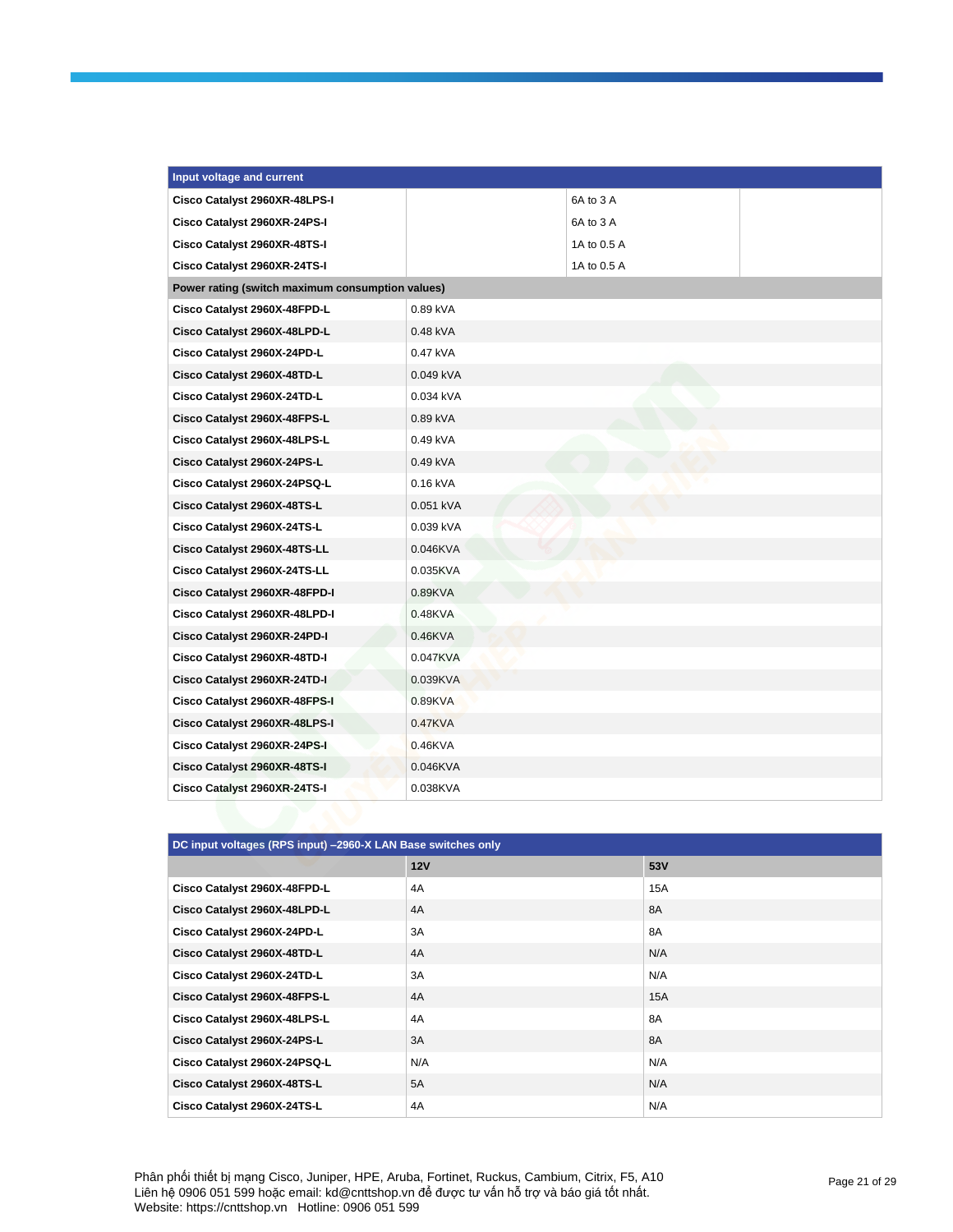Note: The wattage rating on the power supply does not represent actual power draw. It indicates the maximum power draw possible by the power supply. This rating can be used for facility capacity planning. For PoE switches, cooling requirements are smaller than total power draw, as a significant portion of the load is dissipated in the endpoints.

| Measured power consumption in watts <sup>4</sup> |                   |             |              |                         |
|--------------------------------------------------|-------------------|-------------|--------------|-------------------------|
| <b>Model</b>                                     | $0\%$ traffic $5$ | 10% traffic | 100% traffic | <b>Weighted average</b> |
| Cisco Catalyst 2960X-48FPD-L                     | 50.8              | 65.9        | 66.7         | 66.0                    |
| Cisco Catalyst 2960X-48LPD-L                     | 45.7              | 61.1        | 62.0         | 61.2                    |
| Cisco Catalyst 2960X-24PD-L                      | 44.7              | 52.3        | 53.1         | 52.3                    |
| Cisco Catalyst 2960X-48TD-L                      | 32.9              | 47.0        | 47.8         | 47.1                    |
| Cisco Catalyst 2960X-24TD-L                      | 24.9              | 32.2        | 33.1         | 32.3                    |
| Cisco Catalyst 2960X-48FPS-L                     | 51.9              | 66.6        | 66.8         | 66.6                    |
| Cisco Catalyst 2960X-48LPS-L                     | 46.7              | 60.8        | 61.1         | 60.9                    |
| Cisco Catalyst 2960X-24PS-L                      | 41.4              | 49.0        | 49.2         | 49.0                    |
| Cisco Catalyst 2960X-24PSQ-L                     | 28.5              | 32.8        | 34.8         | 33.0                    |
| Cisco Catalyst 2960X-48TS-L                      | 34.9              | 49.5        | 49.7         | 49.5                    |
| Cisco Catalyst 2960X-24TS-L                      | 28.0              | 36.8        | 37.1         | 36.9                    |
| Cisco Catalyst 2960X-48TS-LL                     | 31.4              | 44.3        | 44.5         | 44.4                    |
| Cisco Catalyst 2960X-24TS-LL                     | 25.2              | 32.0        | 32.0         | 32.0                    |
| Cisco Catalyst 2960XR-48FPD-I                    | 46.7              | 61.8        | 62.5         | 61.9                    |
| Cisco Catalyst 2960XR-48LPD-I                    | 40.7              | 54.6        | 55.9         | 54.8                    |
| Cisco Catalyst 2960XR-24PD-I                     | 36.1              | 42.9        | 43.7         | 43.0                    |
| Cisco Catalyst 2960XR-48TD-I                     | 29.7              | 44.7        | 45.6         | 44.8                    |
| Cisco Catalyst 2960XR-24TD-I                     | 29.3              | 37.2        | 38.1         | 37.3                    |
| Cisco Catalyst 2960XR-48FPS-I                    | 44.8              | 58.5        | 58.8         | 58.5                    |
| Cisco Catalyst 2960XR-48LPS-I                    | 37.9              | 52.8        | 53.0         | 52.9                    |
| Cisco Catalyst 2960XR-24PS-I                     | 36.5              | 43.2        | 43.4         | 43.2                    |
| Cisco Catalyst 2960XR-48TS-I                     | 30.0              | 44.8        | 45.0         | 44.8                    |
| Cisco Catalyst 2960XR-24TS-I                     | 28.8              | 36.0        | 36.2         | 36.0                    |

### Table 21. Power consumption<sup>3</sup>

**Table 22.** Safety and compliance

| Specification | <b>Description</b>                       |
|---------------|------------------------------------------|
| Safety        | UL 60950-1 Second Edition                |
|               | CAN/CSA-C22.2 No. 60950-1 Second Edition |
|               | EN 60950-1 Second Edition                |
|               | IEC 60950-1 Second Edition               |
|               | AS/NZS 60950-1                           |

 $^3$  Disclaimer: All power consumption numbers were measured under controlled laboratory conditions and are provided as estimates.

<sup>&</sup>lt;sup>4</sup> ATIS methodology.

<sup>&</sup>lt;sup>5</sup> All traffic measured with EEE enabled.

Phân phối thiết bị mạng Cisco, Juniper, HPE, Aruba, Fortinet, Ruckus, Cambium, Citrix, F5, A10 Liên hệ 0906 051 599 hoặc email: kd@cnttshop.vn để được tư vấn hỗ trợ và báo giá tốt nhất. Website: https://cnttshop.vn Hotline: 0906 051 599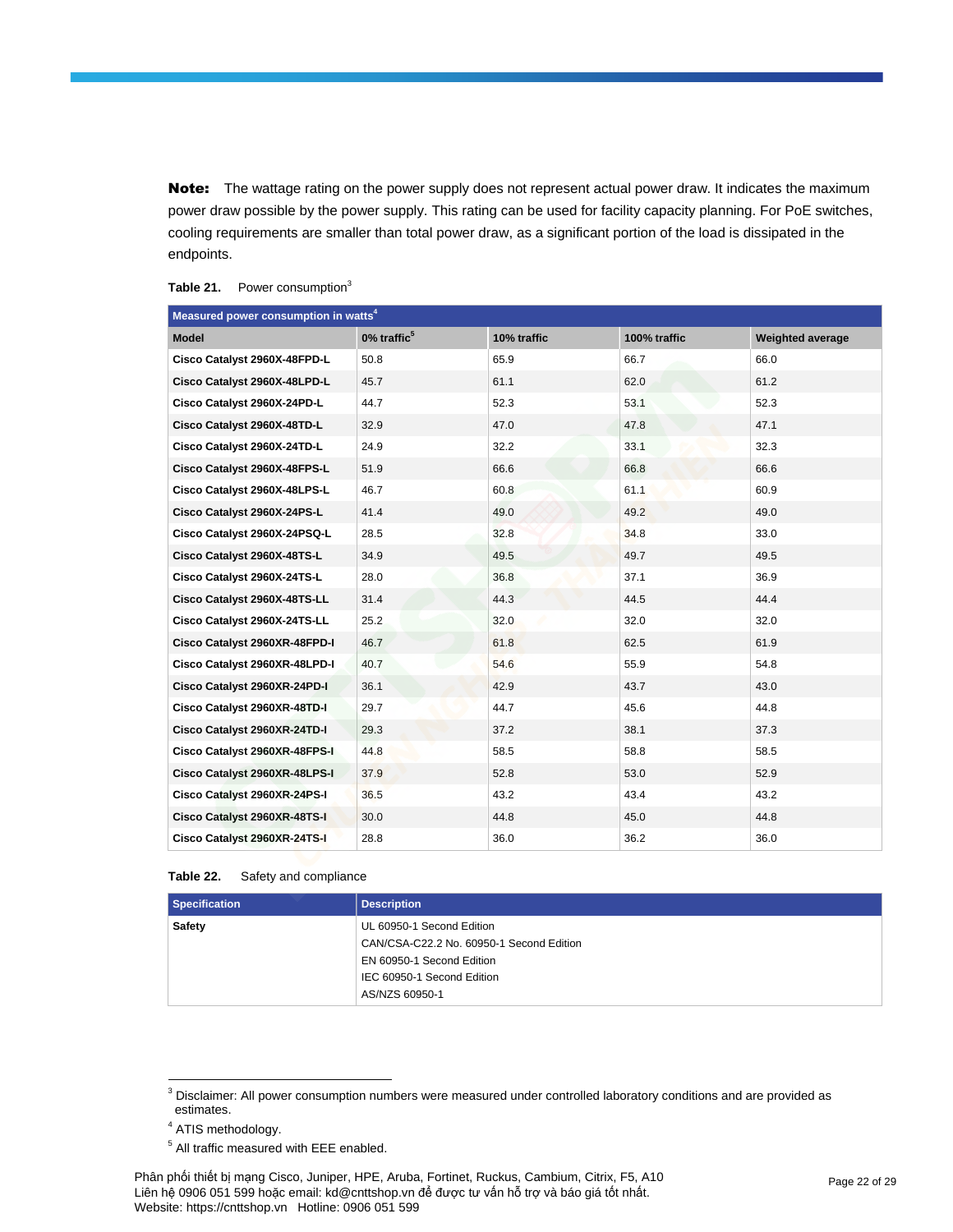| <b>Specification</b>         | <b>Description</b>                                                                                                                                                                                         |  |  |
|------------------------------|------------------------------------------------------------------------------------------------------------------------------------------------------------------------------------------------------------|--|--|
| <b>EMC</b> - emissions       | 47CFR Part 15 (CFR 47) Class A<br>AS/NZS CISPR22 Class A<br>CISPR22 Class A<br>EN55022 Class A<br>ICES003 Class A<br><b>VCCI Class A</b><br>EN61000-3-2<br>EN61000-3-3<br>KN22 Class A<br>CNS13438 Class A |  |  |
| <b>EMC</b> - immunity        | EN55024<br>CISPR24<br>EN300386<br><b>KN24</b>                                                                                                                                                              |  |  |
| <b>Environmental</b>         | Reduction of Hazardous Substances (RoHS) including Directive 2011/65/EU                                                                                                                                    |  |  |
| <b>Telco</b>                 | Common Language Equipment Identifier (CLEI) code                                                                                                                                                           |  |  |
| US government certifications | USGv6 and IPv6 Ready Logo                                                                                                                                                                                  |  |  |

# Cisco Enhanced Limited Lifetime Hardware Warranty

Cisco Catalyst 2960-X and 2960-XR Series Switches come with an Enhanced Limited Lifetime Warranty (E-LLW). The E-LLW provides the same terms as Cisco's standard limited lifetime warranty but adds next-business-day delivery of replacement hardware, where available, and 90 days of 8x5 Cisco Technical Assistance Center (TAC) support.

Your formal warranty statement, including the warranty applicable to Cisco software, appears in the Cisco information packet that accompanies your Cisco product. We encourage you to review carefully the warranty statement shipped with your specific product before use.

Cisco reserves the right to refund the purchase price as its exclusive warranty remedy. For further information about warranty terms, visi[t https://www.cisco.com/go/warranty.](https://www.cisco.com/go/warranty)

| Cisco enhanced limited lifetime hardware warranty |                                                                                                                                                                                                                                                                                                                                                                                                                             |  |  |  |
|---------------------------------------------------|-----------------------------------------------------------------------------------------------------------------------------------------------------------------------------------------------------------------------------------------------------------------------------------------------------------------------------------------------------------------------------------------------------------------------------|--|--|--|
| Device covered                                    | Applies to all Cisco Catalyst 2960-X and 2960-XR Series Switches.                                                                                                                                                                                                                                                                                                                                                           |  |  |  |
| <b>Warranty duration</b>                          | As long as the original end user continues to own or use the product.                                                                                                                                                                                                                                                                                                                                                       |  |  |  |
| End-of-life policy                                | In the event of discontinuance of product manufacture, Cisco warranty support is limited to five (5) years<br>from the announcement of discontinuance.                                                                                                                                                                                                                                                                      |  |  |  |
| Hardware replacement                              | Cisco or its service center will use commercially reasonable efforts to ship a Cisco Catalyst 2960-X or<br>2960-XR Series replacement part for next-business-day delivery, where available. Otherwise, a<br>replacement will be shipped within ten (10) working days after the receipt of the RMA request. Actual<br>delivery times may vary depending on customer location.                                                |  |  |  |
| <b>Effective date</b>                             | Hardware warranty commences from the date of shipment to customer (and in case of resale by a Cisco<br>reseller, not more than ninety [90] days after original shipment by Cisco).                                                                                                                                                                                                                                          |  |  |  |
| <b>TAC support</b>                                | Cisco will provide, during customer's local business hours, 8 hours per day, 5 days per week basic<br>configuration, diagnosis, and troubleshooting of device-level problems for up to 90 days from the date of<br>shipment of the originally purchased Cisco Catalyst 2960-X or 2960-XR Series product. This support does<br>not include solution or network-level support beyond the specific device under consideration. |  |  |  |
| Cisco.com access                                  | Warranty allows guest access only to Cisco.com.                                                                                                                                                                                                                                                                                                                                                                             |  |  |  |

## Warranty Terms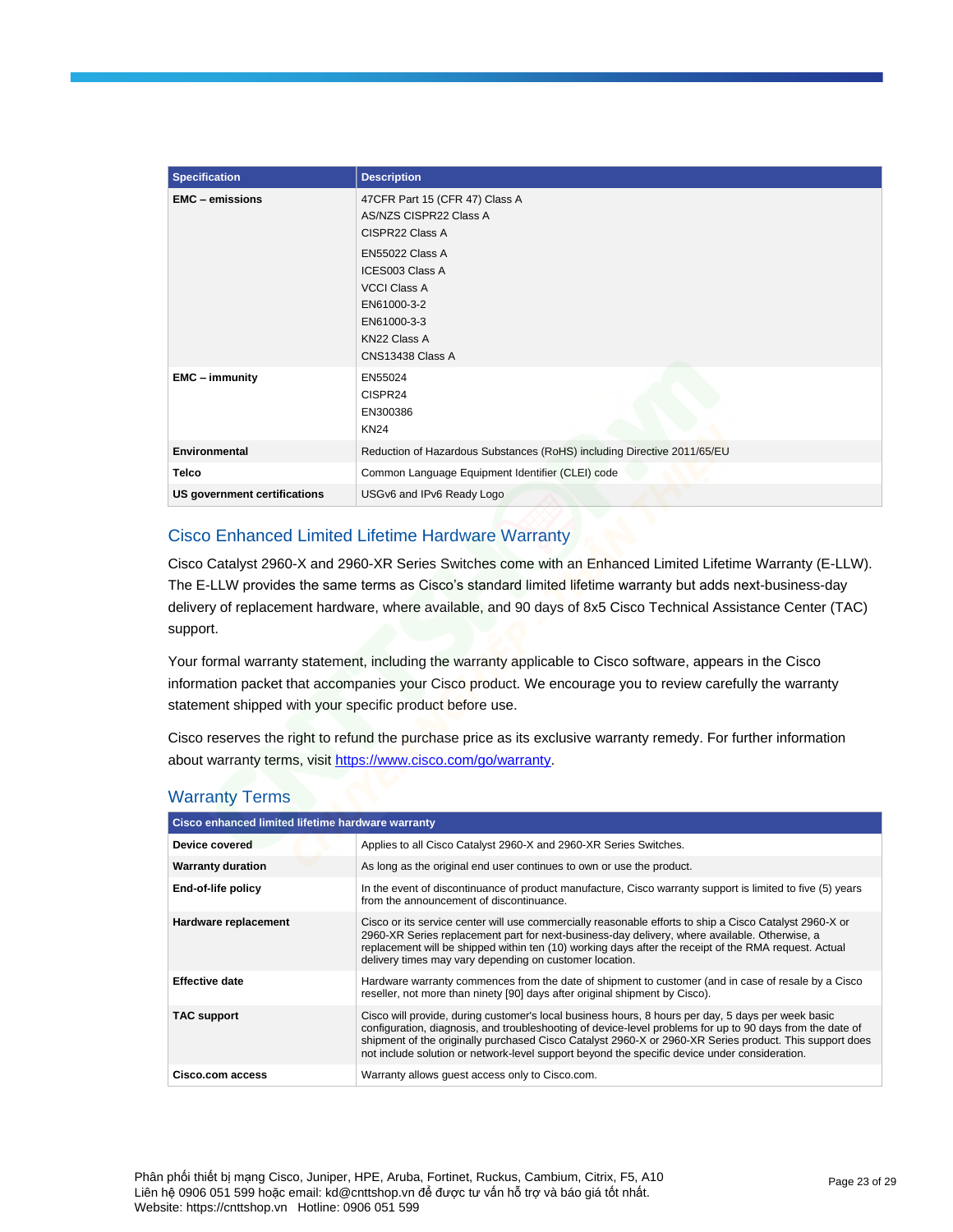# Technical Support and Services

#### Table 23. Technical services available for Cisco Catalyst 2960-X and 2960-XR Series Switches

### **Technical services**

#### **Cisco Smart Net Total Care™ Service**

- Around-the-clock, global access to the Cisco TAC
- Unrestricted access to the extensive Cisco.com knowledge base and tools
- N[e](http://www.cisco.com/en/US/prod/collateral/switches/ps5718/ps6406/product_data_sheet0900aecd80322c0c.html#wp9002122)xt-business-day, 8x5x4, 24x7x4, or 24x7x2 advance hardware replacement and onsite parts replacement and installation available<sup>1</sup>
- Ongoing operating system software updates within the licensed feature s[et](http://www.cisco.com/en/US/prod/collateral/switches/ps5718/ps6406/product_data_sheet0900aecd80322c0c.html#wp9002123) $^2$
- Proactive diagnostics and real-time alerts on Smart Call Home enabled devices

#### **Cisco Smart Foundation Service**

- Next-business-day advance hardware replacement as available
- Access to SMB TAC during business hours (access levels vary by region)
- Access to Cisco.com SMB knowledge base
- Online technical resources through Smart Foundation Portal
- Operating system software bug fixes and patches

#### **Cisco Smart Care Service**

- Network-level coverage for the needs of small and medium-sized businesses
- Proactive health checks and periodic assessments of Cisco network foundation, voice, and security technologies
- Technical support for eligible Cisco hardware and software through Smart Care Portal
- $\bullet$  Cisco operating system and application software updates and upgrades<sup>2</sup>
- Next-business-day advance hardware replacement as available, 24x7x4 option available<sup>1</sup>

#### **Cisco SP Base Service**

- Around-the-clock, global access to the Cisco TAC
- Registered access to Cisco.com
- Next-business-day, 8x5x4, 24x7x4, and 24x7x2 advance hardware replacement. Return to factory option available<sup>1</sup>
- $\bullet$  Ongoing operating system software updates<sup>2</sup>

#### **Cisco Focused Technical Support Services**

- Three levels of premium, high-touch services are available:
- Cisco High-Touch Operations Management Service
- Cisco High-Touch Technical Support Service
- Cisco High-Touch Engineering Service

Valid Cisco Smart Net Total Care or SP Base contracts are required on all network equipment

 $^4$  [A](http://www.cisco.com/en/US/prod/collateral/switches/ps5718/ps6406/product_data_sheet0900aecd80322c0c.html#wp9002127)dvance hardware replacement is available in various service-level combinations. For example, 8x5xNBD indicates that shipment will be initiated during the standard 8-hour business day, 5 days a week (the generally accepted business days within the relevant region), with Next-Business-Day (NBD) delivery. Where NBD is not available, same-day shipping is provided. Restrictions apply; please review the appropriate service descriptions for details.

 $^2$  [C](http://www.cisco.com/en/US/prod/collateral/switches/ps5718/ps6406/product_data_sheet0900aecd80322c0c.html#wp9002128)isco operating system updates include the following: maintenance releases, minor updates, and major updates within the licensed feature set.

## Cisco ONE Software

[Cisco ONE Software for Access Switching](https://www.cisco.com/c/en/us/products/collateral/software/one-access/datasheet-c78-733013.html) is available for the Cisco Catalyst 2960-X and 2960-XR

Series Switches.

Cisco ONE Software offers a simplified consumption model, centered on common customer scenarios in the data center, WANs, and LANs.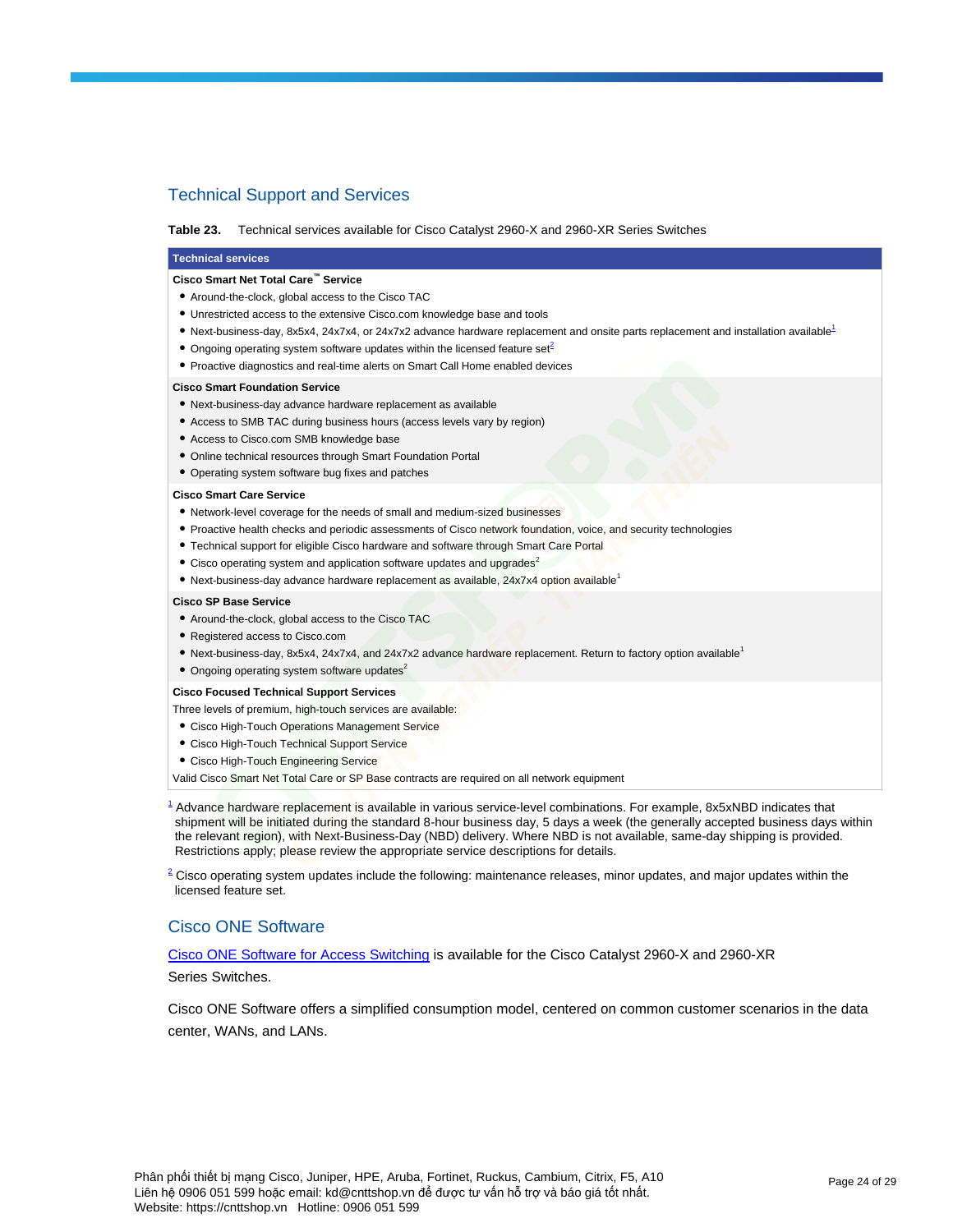Cisco ONE Software and services provide customers with four primary benefits:

- Software suites that address typical customer use scenarios at an attractive price
- Investment protection for their software purchase through software services-enabled license portability
- Access to ongoing innovation and new technology with Cisco Software Support Service (SWSS)
- Flexible licensing models to smoothly distribute customers' software spending over time

For ordering information for Cisco ONE Software for the Cisco Catalyst 2960-X and 2960-XR Series Switches, go to [https://www.cisco.com/c/en/us/products/software/one-access/switching-part-numbers.html.](https://www.cisco.com/c/en/us/products/software/one-access/switching-part-numbers.html)

## Cisco DNA Subscription Licensing

Cisco Catalyst 2960-X and 2960-XR Series Switches support term-based Cisco DNA Essentials licenses (DNA-E).

Ordering and managing licenses with smart accounts: Creating smart accounts by using the Cisco Smart Software Manager (SSM) enables you to order devices and licensing packages and also to manage your software licenses from a centralized website. You can set up Cisco SSM to receive daily email alerts and to be notified of expiring add-on licenses that you want to renew. When the license term expires, you can either renew the add-on license to continue using it or deactivate the add-on license and then reload the switch to continue operating with the base license capabilities.

|  |  |  |  | Table 24. Features supported in Cisco DNA Essentials for Cisco Catalyst 2960-X and Cisco Catalyst 2960-XR Series |
|--|--|--|--|------------------------------------------------------------------------------------------------------------------|
|--|--|--|--|------------------------------------------------------------------------------------------------------------------|

| <b>Category</b>                      | <b>Features</b>                                           |
|--------------------------------------|-----------------------------------------------------------|
| <b>Network visibility</b>            | DNS-AS, Full Flexible NetFlow                             |
| Day-zero network bring-up automation | Cisco Network Plug-and-Play application                   |
| <b>Cisco DNA Center</b>              | Discovery, inventory, topology, software image management |
| <b>Network monitoring</b>            | Device 360                                                |

#### **Table 25.** Cisco Catalyst 2960-X product IDs for Cisco DNA Essentials licenses

| <b>Ports</b> | <b>Product ID</b>  | <b>Description</b>                                   |
|--------------|--------------------|------------------------------------------------------|
| 24           | $C2960X-DNA-E-24=$ | C2960X DNA Essentials, 24-port term licenses         |
|              | C2960X-DNA-E-24-3Y | C2960X DNA Essentials, 24-port, 3-year term licenses |
|              | C2960X-DNA-E-24-5Y | C2960X DNA Essentials, 24-port, 5-year term licenses |
| 48           | $C2960X-DNA-E-48=$ | C2960X DNA Essentials, 48-port term licenses         |
|              | C2960X-DNA-E-48-3Y | C2960X DNA Essentials, 48-port, 3-year term licenses |
|              | C2960X-DNA-E-48-5Y | C2960X DNA Essentials, 48-port, 5-year term licenses |

## **Table 26.** Cisco Catalyst 2960-XR product IDs for Cisco DNA Essentials licenses

| <b>Ports</b> | <b>Product ID</b>   | <b>Description</b>                                    |
|--------------|---------------------|-------------------------------------------------------|
| 24           | C2960XR-DNA-E-24=   | C2960XR DNA Essentials, 24-port term licenses         |
|              | C2960XR-DNA-E-24-3  | C2960XR DNA Essentials, 24-port, 3-year term licenses |
|              | C2960XR-DNA-E-24-5  | C2960XR DNA Essentials, 24-port, 5-year term licenses |
| 48           | $C2960XR-DNA-E-48=$ | C2960XR DNA Essentials, 48-port term licenses         |
|              | C2960XR-DNA-E-48-3  | C2960XR DNA Essentials, 48-port, 3-year term licenses |
|              | C2960XR-DNA-E-48-5  | C2960XR DNA Essentials, 48-port, 5-year term licenses |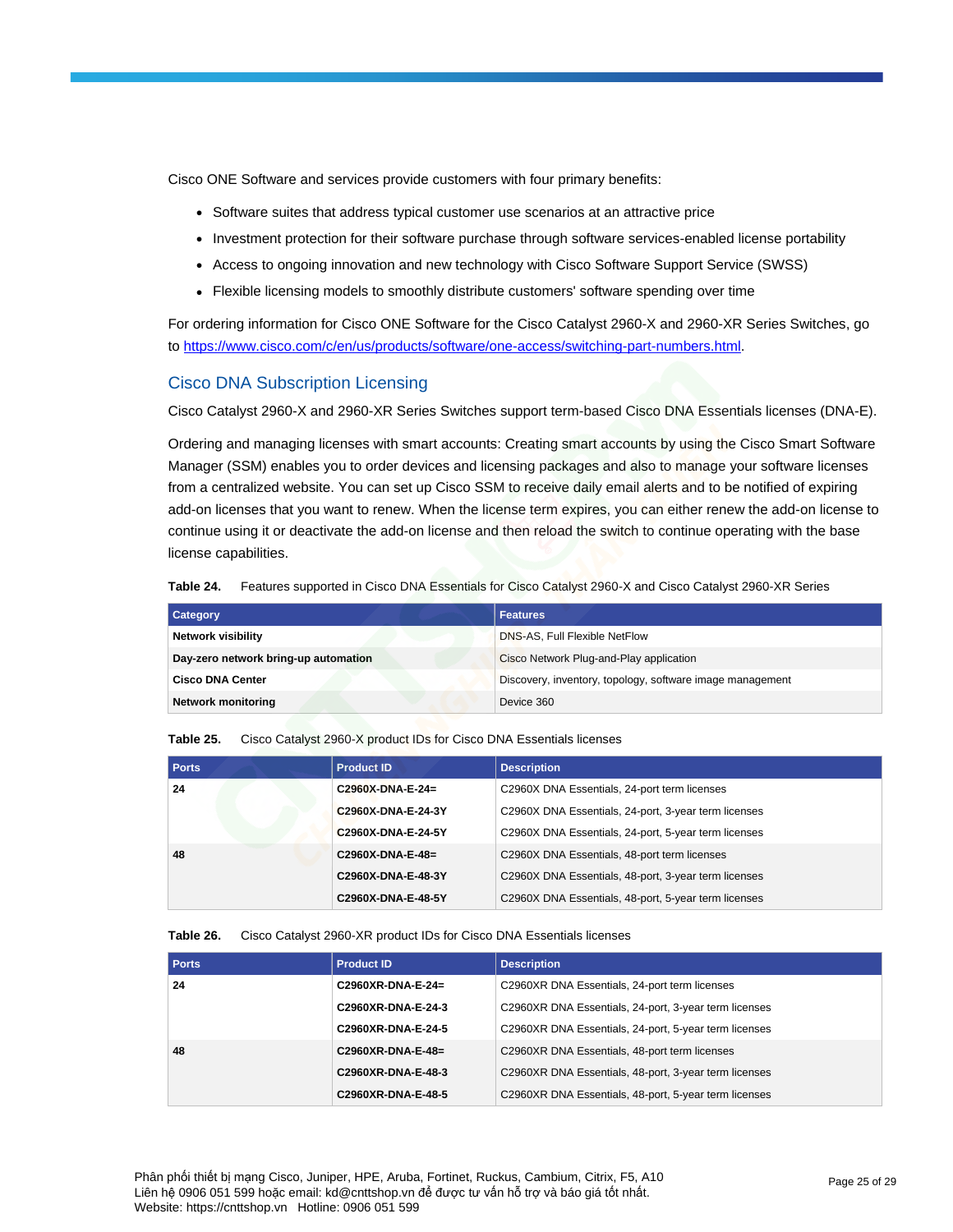## Software Policy

Customers with Cisco IOS IP Lite, LAN Base, or LAN Lite software feature sets will be provided with maintenance updates and bug fixes designed to maintain the compliance of the software with published specifications, release notes, and industry standards as long as the original end user continues to own or use the product or up to 1 year from the end-of-sale date for this product, whichever occurs earlier.

This policy supersedes any previous warranty or software statement and is subject to change without notice.

# Cisco Embedded Support for Cisco DNA Term Components

Cisco Embedded Support delivers the right support for Cisco software products and suites. It will keep your business applications performing as expected and protect your investment. Cisco Embedded Support for the DNA Essentials and DNA Advantage term components is included. Cisco Embedded Support provides access to TAC support, major software updates, maintenance and minor software releases, and the Cisco Embedded Support site, for increased productivity with anytime access.

## Ordering Information

| <b>Part number</b>       | 10/100/1000<br><b>Ethernet interfaces</b> | <b>Uplink interfaces</b>  | <b>Cisco IOS Software</b><br>feature set | <b>Available PoE power</b> | <b>FlexStack-Plus,</b><br><b>FlexStack-Extended</b> |
|--------------------------|-------------------------------------------|---------------------------|------------------------------------------|----------------------------|-----------------------------------------------------|
| <b>WS-C2960X-48FPD-L</b> | 48                                        | $2$ SFP+                  | <b>LAN Base</b>                          | 740W                       | Optional                                            |
| <b>WS-C2960X-48LPD-L</b> | 48                                        | $2$ SFP+                  | <b>LAN Base</b>                          | 370W                       | Optional                                            |
| <b>WS-C2960X-24PD-L</b>  | 24                                        | $2$ SFP+                  | LAN Base                                 | 370W                       | Optional                                            |
| <b>WS-C2960X-48TD-L</b>  | 48                                        | $2$ SFP+                  | <b>LAN Base</b>                          |                            | Optional                                            |
| <b>WS-C2960X-24TD-L</b>  | 24                                        | $2$ SFP+                  | LAN Base                                 |                            | Optional                                            |
| <b>WS-C2960X-48FPS-L</b> | 48                                        | 4 SFP                     | <b>LAN Base</b>                          | 740W                       | Optional                                            |
| <b>WS-C2960X-48LPS-L</b> | 48                                        | 4 SFP                     | LAN Base                                 | 370W                       | Optional                                            |
| <b>WS-C2960X-24PS-L</b>  | 24                                        | 4 SFP                     | <b>LAN Base</b>                          | 370W                       | Optional                                            |
| WS-C2960X-24PSQ-L        | 24                                        | 2 SFP.<br>2 10/100/1000BT | <b>LAN Base</b>                          | 110W                       | <b>No</b>                                           |
| <b>WS-C2960X-48TS-L</b>  | 48                                        | 4 SFP                     | <b>LAN Base</b>                          |                            | Optional                                            |
| <b>WS-C2960X-24TS-L</b>  | 24                                        | 4 SFP                     | LAN Base                                 | $\overline{\phantom{a}}$   | Optional                                            |
| <b>WS-C2960X-48TS-LL</b> | 48                                        | 2 SFP                     | <b>LAN Lite</b>                          | -                          | <b>No</b>                                           |
| <b>WS-C2960X-24TS-LL</b> | 24                                        | 2 SFP                     | <b>LAN Lite</b>                          | ٠                          | No                                                  |

**Table 27.** Cisco Catalyst 2960-X Series Switches ordering information

**Table 28.** Cisco Catalyst 2960-XR Series Switches ordering information

| <b>Part number</b>        | 10/100/1000<br><b>Ethernet</b><br><b>interfaces</b> | <b>Uplink</b><br><b>interfaces</b> | <b>Cisco IOS Software</b><br>feature set | <b>Available PoE</b><br>power | <b>Second FRU</b><br>power supply<br>option | <b>FlexStack-Plus.</b><br><b>FlexStack-Extended</b> |
|---------------------------|-----------------------------------------------------|------------------------------------|------------------------------------------|-------------------------------|---------------------------------------------|-----------------------------------------------------|
| <b>WS-C2960XR-48FPD-I</b> | 48                                                  | $2$ SFP+                           | IP Lite                                  | 740W                          | 1025W                                       | Optional                                            |
| <b>WS-C2960XR-48LPD-I</b> | 48                                                  | $2$ SFP+                           | IP Lite                                  | 370W                          | 640W                                        | Optional                                            |
| <b>WS-C2960XR-24PD-I</b>  | 24                                                  | $2$ SFP+                           | <b>IP</b> Lite                           | 370W                          | 640W                                        | Optional                                            |
| <b>WS-C2960XR-48TD-I</b>  | 48                                                  | $2$ SFP+                           | <b>IP</b> Lite                           | $\overline{\phantom{0}}$      | 250W                                        | Optional                                            |
| <b>WS-C2960XR-24TD-I</b>  | 24                                                  | $2$ SFP+                           | <b>IP</b> Lite                           | -                             | 250W                                        | Optional                                            |
| <b>WS-C2960XR-48FPS-I</b> | 48                                                  | 4 SFP                              | <b>IP Lite</b>                           | 740W                          | 1025W                                       | Optional                                            |
| <b>WS-C2960XR-48LPS-I</b> | 48                                                  | 4 SFP                              | <b>IP</b> Lite                           | 370W                          | 640W                                        | Optional                                            |
| <b>WS-C2960XR-24PS-I</b>  | 24                                                  | 4 SFP                              | <b>IP</b> Lite                           | 370W                          | 640W                                        | Optional                                            |
| <b>WS-C2960XR-48TS-I</b>  | 48                                                  | 4 SFP                              | <b>IP</b> Lite                           | -                             | 250W                                        | Optional                                            |
| <b>WS-C2960XR-24TS-I</b>  | 24                                                  | 4 SFP                              | <b>IP</b> Lite                           | $\overline{\phantom{0}}$      | 250W                                        | Optional                                            |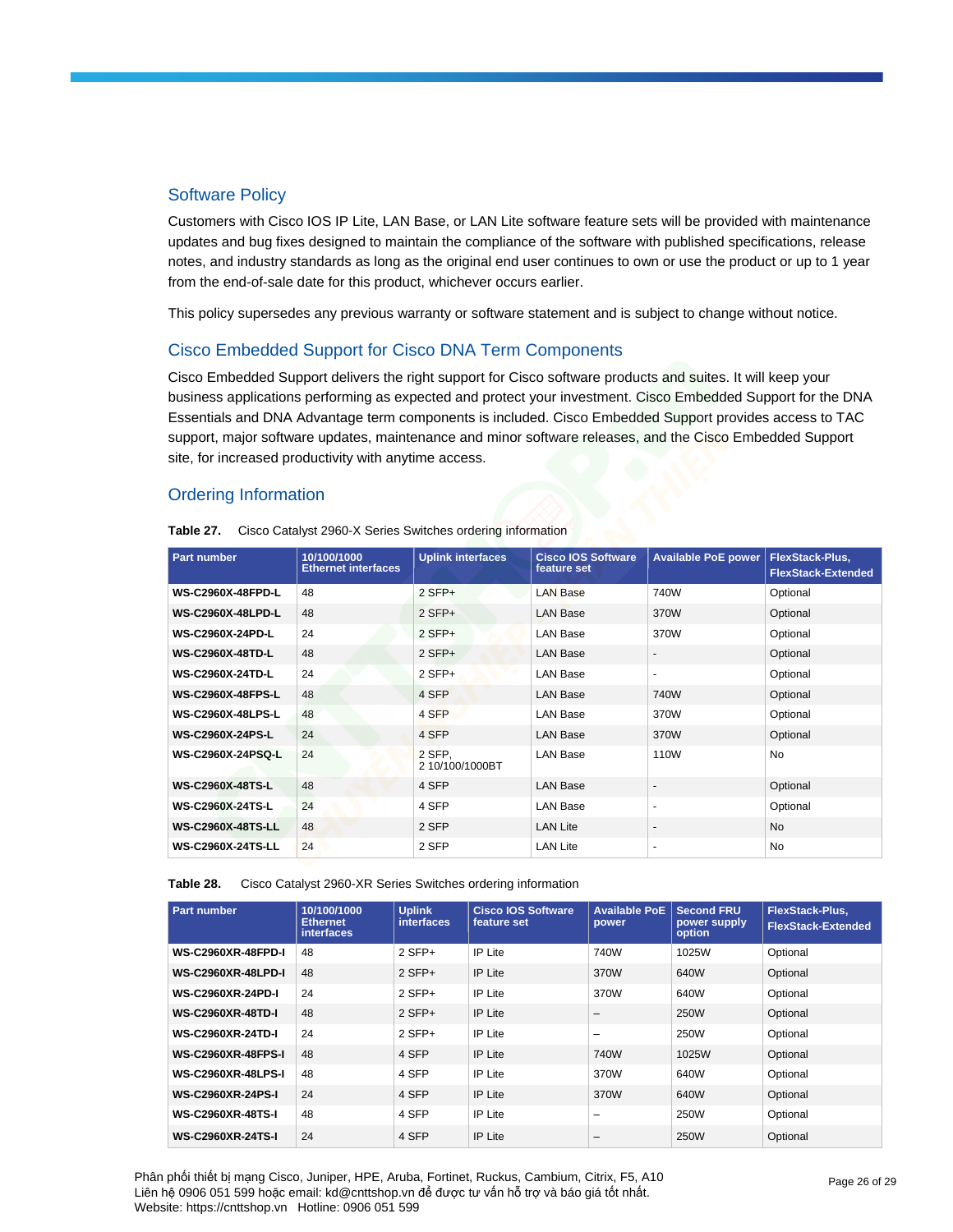### **Table 29.** Accessories

| <b>Part number</b>      | <b>Description</b>                                                                  |
|-------------------------|-------------------------------------------------------------------------------------|
| C2960X-STACK            | FlexStack-Plus hot-swappable stacking module                                        |
| C2960X-FIBER-STK        | FlexStack-Extended Fiber stacking module                                            |
| C2960X-HYBRID-STK       | FlexStack-Extended Hybrid module, with one copper and one fiber port                |
| CAB-STK-E-0.5M          | Stacking cable with a 0.5 m length                                                  |
| CAB-STK-E-1M            | Stacking cable with a 1.0 m length                                                  |
| CAB-STK-E-3M            | Stacking cable with a 3.0 m length                                                  |
| <b>CAB-CONSOLE-RJ45</b> | Console cable 6 feet with RJ-45                                                     |
| <b>CAB-CONSOLE-USB</b>  | Console cable 6 feet with USB Type A and mini-B connectors                          |
| <b>PWR-CLP</b>          | Power cable restraining clip                                                        |
| $RCKMNT-1RU-2KX=$       | Spare rack-mount kit for Cisco Catalyst 2960-X and 2960-XR Series for 19-inch racks |
| $RCKMNT-REC-2KX=$       | 1 RU recessed rack-mount kit for Cisco Catalyst 2960-X and 2960-XR Series           |

## **Table 30.** Cisco Catalyst 2960-X Series redundant power supply options

| <b>Part number</b> | <b>Description</b>                                                                               |
|--------------------|--------------------------------------------------------------------------------------------------|
| <b>PWR-RPS2300</b> | Cisco Redundant Power System 2300 and blower, no power supply                                    |
| $BLNK-RPS2300=$    | Spare bay insert for Cisco Redundant Power System 2300 for Cisco Catalyst 2960-X Series Switches |
| $CAB-RPS2300-E=$   | Spare RPS 2300 cable for Cisco Catalyst 2960-X Series Switches                                   |
| BLWR-RPS2300=      | Spare 45 CFM blower for RPS 2300                                                                 |
| $C3K-PWR-750WAC=$  | RPS 2300 750W AC power supply spare for Cisco Catalyst 2960-X Series                             |

For more information about the RPS 2300, visit [cisco.com/en/US/products/ps7130/index.html.](https://www.cisco.com/en/US/products/ps7130/index.html)

## **Table 31.** Cisco Catalyst 2960-XR Series power supply options

| Part number                       | <b>Description</b>                                                                             |
|-----------------------------------|------------------------------------------------------------------------------------------------|
| PWR-C2-250WAC <sup>6</sup>        | Second FRU power supply and fan for all non-PoE 2960-XR switches, provides 250W AC of power    |
| $PWR$ -C2-640WAC <sup>4</sup>     | Second FRU power supply and fan for all 370W PoE+ 2960-XR switches, provides 640W AC of power  |
| <b>PWR-C2-1025WAC<sup>4</sup></b> | Second FRU power supply and fan for all 740W PoE+ 2960-XR switches, provides 1025W AC of power |
| $PWR-C2-250WAC=$                  | Spare FRU power supply and fan for all non-PoE 2960-XR switches, provides 250W AC of power     |
| $PWR-C2-640WAC=$                  | Spare FRU power supply and fan for all 370W PoE+ 2960-XR switches, provides 640W AC of power   |
| $PWR-C2-1025WAC=$                 | Spare FRU power supply and fan for all 740W PoE+ 2960-XR switches, provides 1025W AC of power  |

## **Table 32.** Cisco Catalyst 2960-X and 2960-XR Series SFP and SFP+ modules

**SFP and SFP+ modules**

For the list of supported SFP and SFP+ modules, visit [https://www.cisco.com/en/US/products/hw/modules/ps5455/products\\_device\\_support\\_tables\\_list.html.](https://www.cisco.com/en/US/products/hw/modules/ps5455/products_device_support_tables_list.html)

 $^6$  The first FRU power supply and fan module is configured automatically when the switch is ordered. The second redundant FRU power supply and fan module is an option while configuring the order.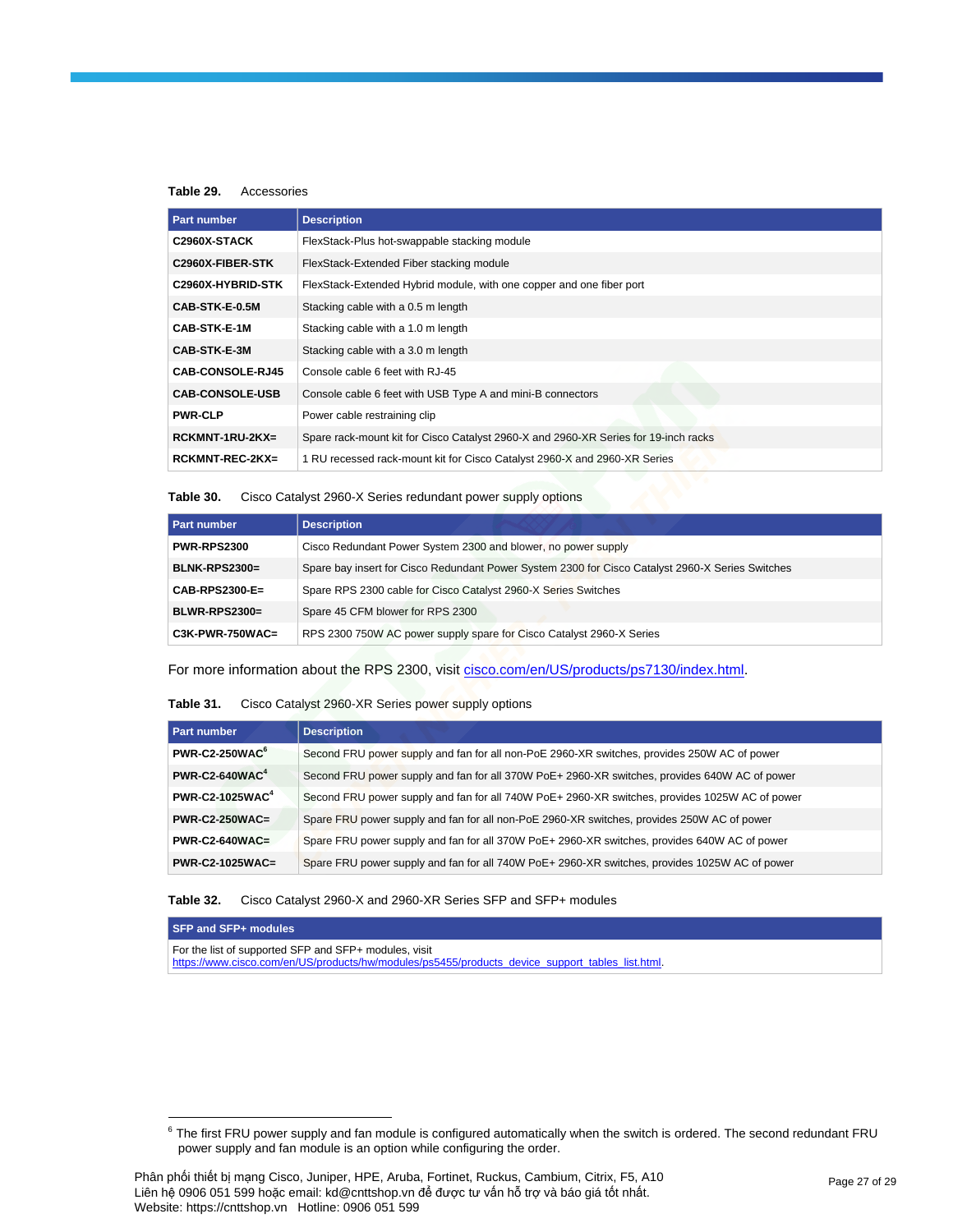| <b>Part number</b> | <b>Description</b>                                                    |
|--------------------|-----------------------------------------------------------------------|
| CAB-16AWG-AC       | AC power cord, 16AWG                                                  |
| <b>CAB-ACE</b>     | AC power cord (Europe), C13, CEE 7, 1.5M                              |
| CAB-L620P-C13-US   | Power cord, 250VAC, 15A, NEMA L6-20 to C13, US                        |
| <b>CAB-ACI</b>     | AC power cord (Italy), C13, CEI 23-16, 2.5m                           |
| <b>CAB-ACU</b>     | AC power cord (UK), C13, BS 1363, 2.5m                                |
| <b>CAB-ACA</b>     | AC power cord (China/Australia), C13, AS 3112, 2.5m                   |
| <b>CAB-ACS</b>     | AC power cord (Switzerland), C13, IEC 60884-1, 2.5m                   |
| <b>CAB-ACR</b>     | AC power cord (Argentina), C13, EL 219 (IRAM 2073), 2.5m              |
| <b>CAB-ACC</b>     | CORD, PWR, CHINA, 10A, IEC 320, C13 (APN=CS-PWR-CH)                   |
| CAB-JPN-12A        | CABASY, POWER CORD, JAPAN 2P, PSE, 12A @125VAC                        |
| CAB-L620P-C13-JPN  | Power cord, 250VAC, 15A, NEMA L6-20 to C13, JAPAN                     |
| <b>CAB-IND</b>     | Power cord for India                                                  |
| CAB-C15-ISR        | Power cord for Israel                                                 |
| <b>CAB-ACSA</b>    | Power cord for South Africa                                           |
| CAB-AC15A-90L-USA  | 15A AC power cord, right angle (United States)                        |
| <b>CAB-ACE-RA</b>  | Power cord Europe, right angle                                        |
| <b>CAB-ACI-RA</b>  | Power cord Italy, right angle                                         |
| <b>CAB-ACU-RA</b>  | Power cord UK, right angle                                            |
| CAB-ACC-RA         | Power cord China, right angle                                         |
| CAB-ACA-RA         | Power cord, Australia, right angle                                    |
| <b>CAB-ACS-RA</b>  | Power cord for Switzerland, right angle                               |
| <b>CAB-ACR-RA</b>  | Power cord, Argentina, right angle                                    |
| <b>CAB-JPN-RA</b>  | Power cord, Japan, right angle                                        |
| CAB-C15-CBN        | Cabinet jumper power cord, 250 VAC 13A, C14-C15 connectors            |
| CAB-ACBZ-12A       | AC power cord (Brazil) 12A/125V BR-3-20 plug for less than 12A device |

| Table 33. | Power cords for Cisco Catalyst 2960-X Series |
|-----------|----------------------------------------------|
|-----------|----------------------------------------------|

**Table 34.** Power cords for Cisco Catalyst 2960-XR Series

| <b>Part number</b> | <b>Description</b>                                         |
|--------------------|------------------------------------------------------------|
| $CAB-TA-NA=$       | AC power cord for Cisco Catalyst 2960-XR (North America)   |
| $CAB-TA-AP=$       | AC power cord for Cisco Catalyst 2960-XR (Australia)       |
| $CAB-TA-AR=$       | AC power cord for Cisco Catalyst 2960-XR (Argentina)       |
| CAB-TA-SW=         | AC power cord for Cisco Catalyst 2960-XR (Switzerland)     |
| CAB-TA-UK=         | AC power cord for Cisco Catalyst 2960-XR (United Kingdom)  |
| $CAB-TA-JP=$       | AC power cord for Cisco Catalyst 2960-XR (Japan)           |
| $CAB-TA-250V-JP=$  | Japan 250VAC power cord for Cisco Catalyst 2960-XR (Japan) |
| $CAB-TA-EU=$       | AC power cord for Cisco Catalyst 2960-XR (Europe)          |
| $CAB-TA-IT=$       | AC power cord for Cisco Catalyst 2960-XR (Italy)           |
| $CAB-TA-IN=$       | AC power cord for Cisco Catalyst 2960-XR (India)           |
| $CAB-TA-CN=$       | AC power cord for Cisco Catalyst 2960-XR (China)           |
| $CAB-TA-DN=$       | AC power cord for Cisco Catalyst 2960-XR (Denmark)         |